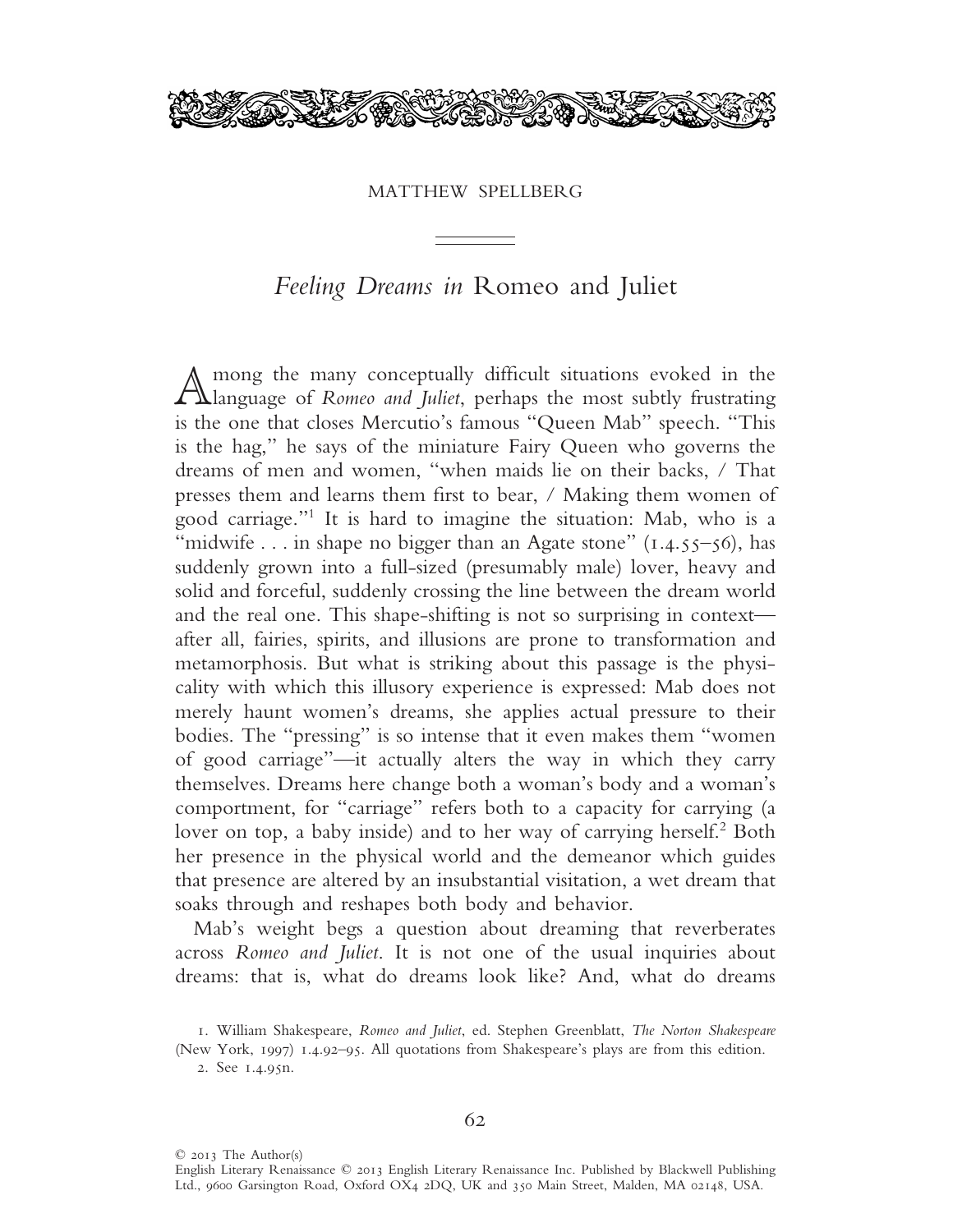mean?3 In this particular instance, questions of looking and meaning are relatively easily parsed. The fantastical, gossamer-winged Mab is exquisitely described by Mercutio, and his unsubtle innuendoes leave little room for interpretation. Instead, another question seems to predominate: What does a dream actually feel like? This seems like an unassuming or even basic inquiry, but it is far from self-evident. Does one actually feel the pressure of the dream? Does one only feel the simulation of the pressure of the dream? To what degree is it more or less intense than the felt pressure (from lovers, girdles, stones) of real life?

These distinctions are repeatedly blurred and called into question throughout *Romeo and Juliet*. The felt experience of illusion is uncannily close to the felt experience of reality. The dream-world that runs parallel to the real world in this play presents itself as unusually open to being experienced. Dreams seem highly physical and open to physical investigation, as if they can be entered through tactile sensation, explored through actual perambulation, smelled by the sense of smell, and seen by sight itself. Dreams with narrative concerns are present in this tragedy—dreams that carry with them ill omens and portentous symbols. But there is an equally omnipresent strain of dreams that address sensorial and phenomenological concerns here too—a strain of dreams about the nature of sentience itself. And these bring up one of the central ontological dilemmas of the play.

This dilemma arises in part because of the sharp contrast between the social world of *Romeo and Juliet* and the highly tactile, solitary dream-world of Queen Mab and, in figurative form, of the play's lovers. In Shakespeare's Verona, the means of understanding the world has been largely divorced from its material referentiality. Language itself has been lifted away from bodies and sensations; instead it hinges upon itself for definition, placing enormous importance on the sounds that make up "Capulet," or those that articulate "Montague." Similarly, the play abounds with conventions that are divorced from

3. For a fine summary of the history of the interpretation of dreams as "symbolic," "allegorical," and "prophetic," as well as their "objective and monitory" visual content from Classical Antiquity up until Shakespeare, see Marjorie Garber, *Dream in Shakespeare: From Metaphor to Metamorphosis* (New Haven, 1974), pp. 1–13. For a more in-depth analysis of the origins of an oneirological tradition grounded in visual appearance and symbolic value, see M. Andrew Holowchak, *Ancient Science and Dreams: Oneirology in Greco-Roman Antiquity* (Lanham, Md., 2002).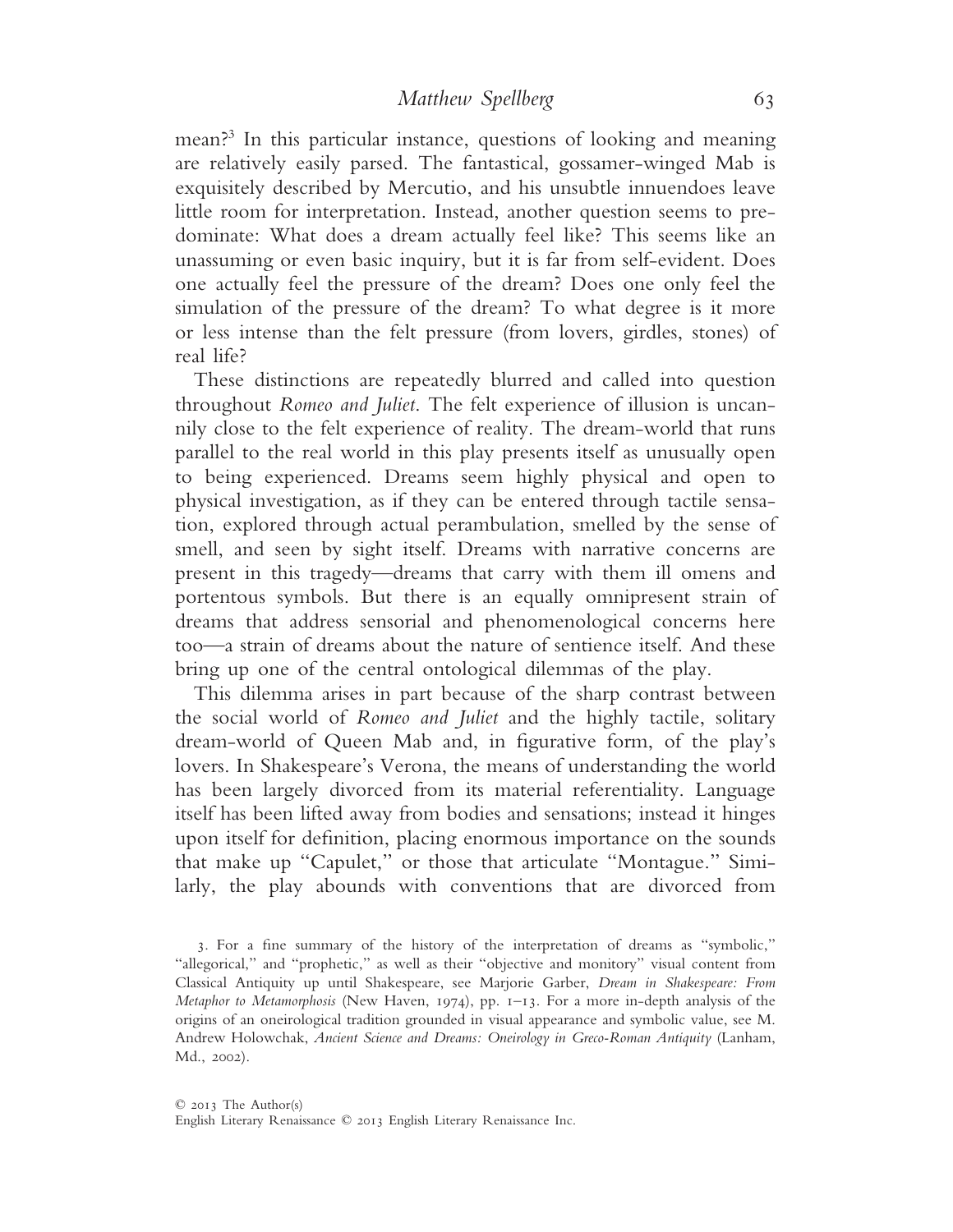experience: monologues delivered in sonnets, poetic images that refer only to other poetic images, and philosophical advice dispensed in clichés and rhyming couplets. The few things that are material are constantly threatened by an absorption into language: bodies, for example, almost turn into written contracts, hands into "the label to another deed" (4.1.57).

Throughout the play, a society that separates language and experience stands in marked contrast to the sheer perceptual and somatic potential of dreams. Visions appear unbelievably vividly in this play, and they insistently require the play's dreamers and the play's readers to ask and answer the question of what it means to feel one's own presence in the world.<sup>4</sup> Dreams expand across myths and folklore, sweeping us along with them, and creating a space of unparalleled sensorial engagement amid gods, fairies, and ghosts. Mab rides her dream-chariot right over men's necks and under their noses; Romeo dreams what it actually feels like to be a corpse; Juliet's nightmarish imaginings bear witness to the extraordinary hardness and fragility of the human body by giving us an image of a skull beaten in with another bone. Even while dreams might seem illusory, they infuse the play with an enormous vitality, probing the cognitive process that goes into feeling. Marjorie Garber observes that dream in Shakespeare is frequently an "index of self-knowledge" (p. 3). In *Romeo and Juliet*, however, dream is an index of knowledge that is anterior even to the self. Dream posits an index of the sensations that piece together the felt experience of being itself, and as a result also measures with painful accuracy the violent tremors that unite man and woman, fantasy and reality.

II

Before we examine how dreams exercise their perceptual intensity over the star-crossed lovers, however, we must attend to the world into which these visions will intrude; for the power of dream in this play is as much a matter of what kind of reality dreaming penetrates

4. A situation quite opposite from most descriptions of the link between dreams and actuality. Take, e.g., the moment of realization Hobbes describes, in which it is the state of *not dreaming* that demands that one examine the subject's relation to the world: "waking I often observe the absurdity of Dreames, but never dream of the absurdities of my waking thoughts; I am well satisfied, that being awake, I know I dreame not; though when I dream I think my selfe awake." *Leviathan*, ed. C.B. Macpherson (New York, 1985), p. 90.

English Literary Renaissance © 2013 English Literary Renaissance Inc.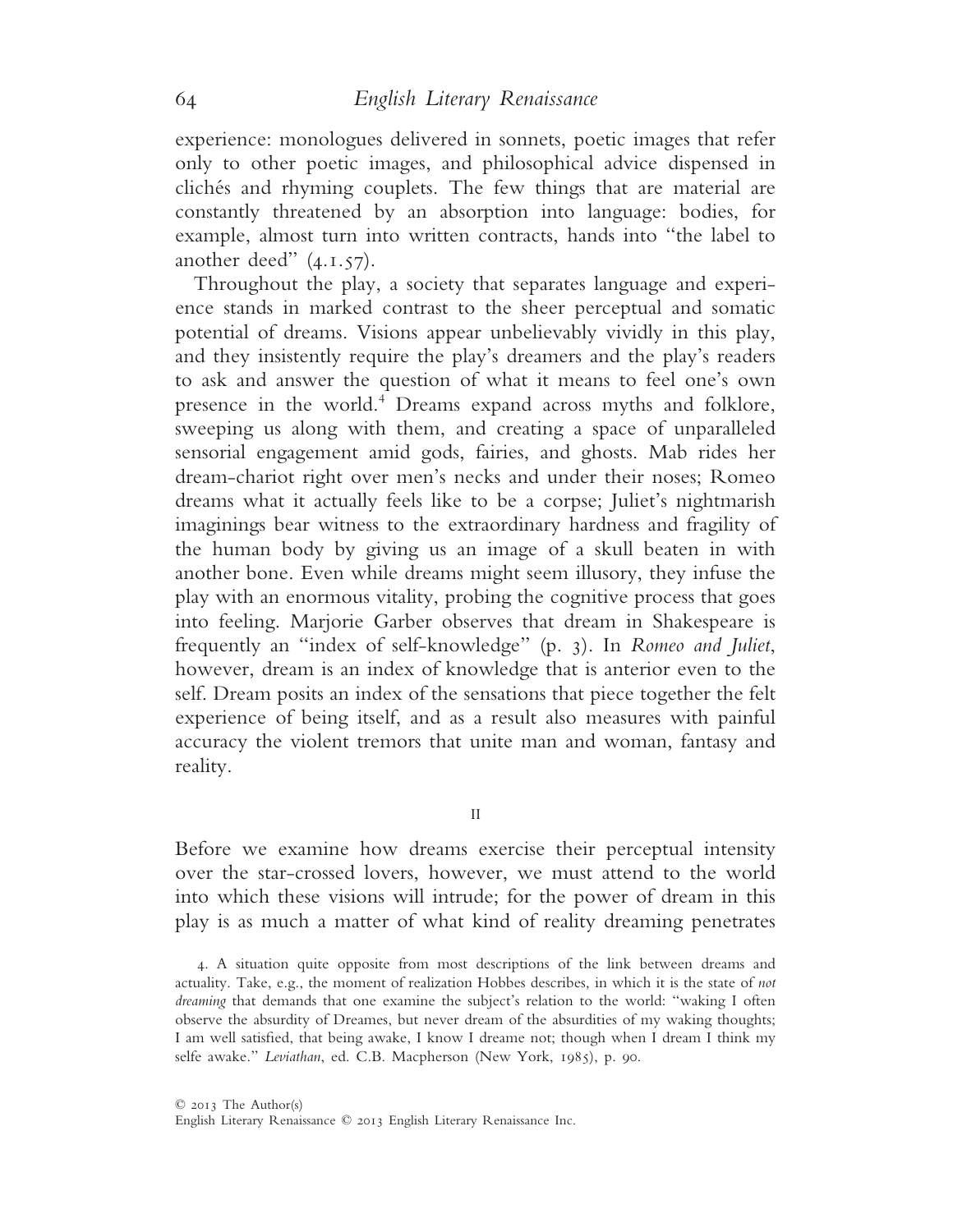into as it is of what kind of reality dreaming stands for. The place that Shakespeare paints in the first scenes of the play is dangerously artificial. It is a world that turns around meaninglessness, a world in which feeling and language have been intentionally separated. This is not to say that no one feels in *Romeo and Juliet*—on the contrary, people feel pain, lust, humiliation, discomfort and pleasure all of the time. Rather, it is that the public language of the play is totally separated from this experience.

The play's first exchange, like many that follow, clings obsessively to this divorce between words and experience:

SAMSON: Gregory, on my word, we'll not carry coals. GREGORY: No, for then we should be colliers. SAMSON: I mean, an we be in choler we'll draw. GREGORY: Ay, while you live, draw your neck out of collar.  $(I.I.I–4)$ 

Punning here indicates a complete disregard for the nature of actually engaging in an action: to "carry coals" means merely to be humiliated, to "be colliers" means only to be sneaky, and not really to have anything to do with the carrying of coals. The "choler," meanwhile, that might bring about a swordfight links itself to the "collar"—that is, the noose—first and foremost by the association of sounds. Questions of life and death are encased within the triviality of the simplest puns.

This literary artifice will be frequently overtaken by and separated from the reality of "death and loss" in the play.<sup>5</sup> The problem is that no matter how frequently reality manifests itself through violence in Shakespeare's Verona, the people of the city continue to speak (and thus, to view the world) on a level of disastrously ignorant artificiality, as if language has withdrawn itself so neatly from the pleasures and dangers of living that even when it is forced to confront them, it simply passes on, returning to its old vocabularies. Even Romeo speaks in formulaic Petrarchan oppositions at the play's opening, lamenting "brawling love" and "loving hate," and the "heavy lightness, serious vanity" (1.1.169, 71) of his torment—"stale poetic images," Garber (2004) tells us, "that say nothing and mean nothing" (p. 192). This staleness is employed over and over again. Lady Capulet's plan to get Juliet to fall in love with Paris is a description of the handsome young man as a prized ledger book, "a volume" in which one should

5. Garber, *Shakespeare After All* (New York, 2004), p. 190.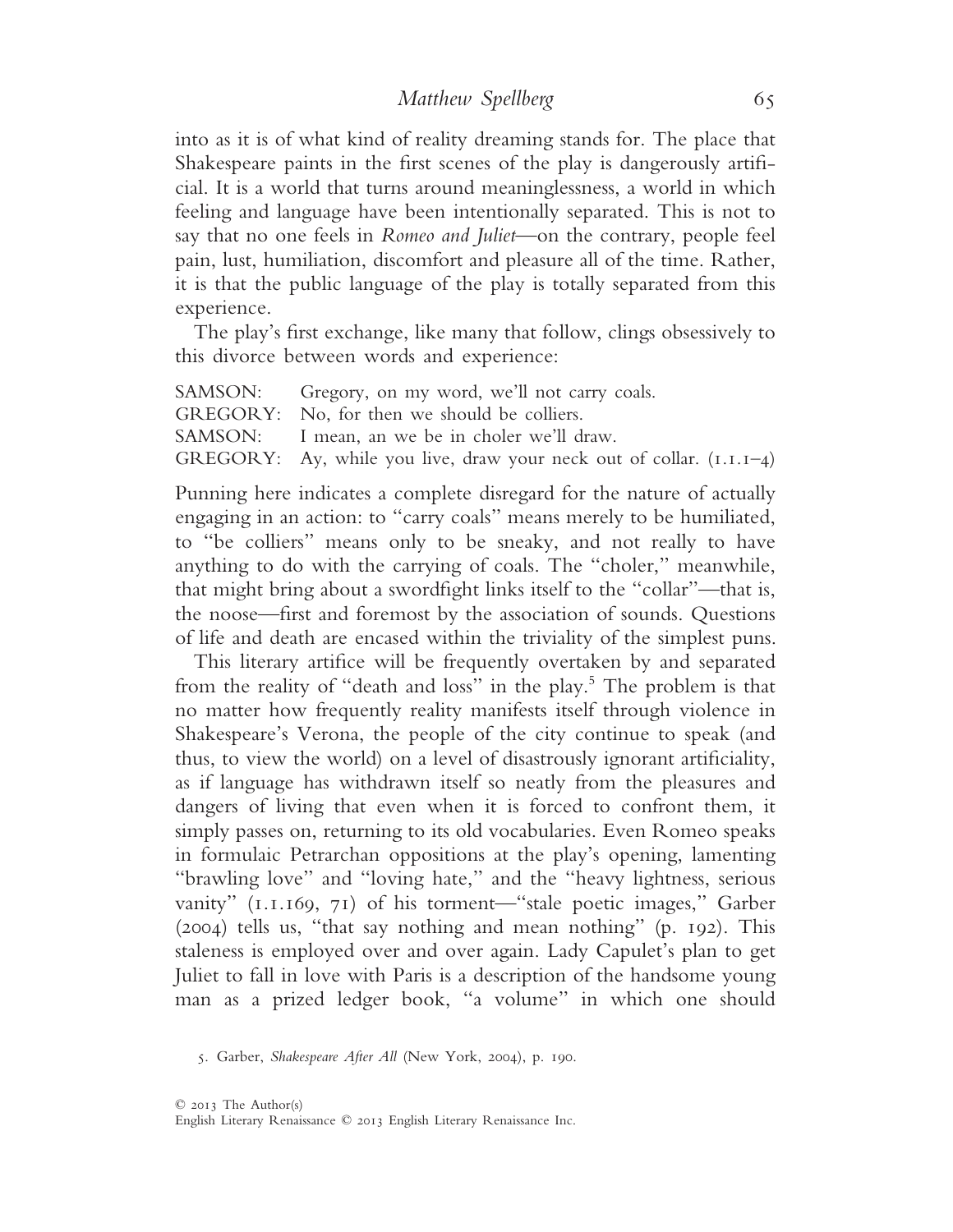"Examine every married lineament, / And see how one another lends content" (1.3.85–86). Friar Laurence's advice, meanwhile, is delivered in rhymed aphorisms, full of good intention but totally inadequate for the problems the young lovers face. In Act 2, Romeo comes to him begging advice on a situation that threatens his life and family, and is given a homily in iambs about the virtues of making a clean confession: "Be plain, good son and homely in thy drift. / Riddling confession finds but riddling shrift"  $(2.2.55-56)$ .

The self-referential and dominating quality of language in *Romeo and Juliet* is in part what Harold Goddard refers to when he compares being named a Capulet or Montague to the inevitability of spoken language itself: the "younger generations have no more choice in the matter than they have choice of the language they will grow up to speak."6 This power of language to consist solely of names is also what Julia Kristeva identifies as the thing that Romeo and Juliet most struggle against. Like them, she says, we "are incapable of subsisting solely within the symbolic order, constantly driven to seek the animal sources of a passion that defies the Name."7 The non-experiential, anti-corporeal strain of social language in Verona is also what Juliet decries when she says that her highly legal marriage to the County Paris (a union of two prestigious Names more than of two people), will force her hand to become "the label to another deed"  $(4.1.57)$ . She worries here that her body will become nothing but a document, a collection of legally-binding words—much in the way that Paris has been presented to her as a well-kept ledger by her mother. Juliet announces her resistance to this "codifying" of the body a few lines later when she demands to be with grotesquely "bodily" things. "Hide me nightly in a charnel house," she begs Friar Laurence, hoping to avoid the stale union waiting for her, "O'ercovered quite with dead men's rattling bones, / With reeky shanks and yellow chapless skulls"  $(4.1.81-83)$ .

This reference-denying language is what the star-crossed lovers challenge when they first meet, sharing between one another the lines of a love-sonnet. In doing so, they defy the central convention of the sonnet from Petrarch on—that it be a monologue removed from the

<sup>6</sup>. Harold Goddard, "Romeo and Juliet," in *William Shakespeare: The Tragedies*, ed. Harold Bloom (New York, 1985).

<sup>7</sup>. Julia Kristeva, "*Romeo and Juliet*: Love-Hatred in the Couple," tr. Leon S. Roudiez, *Shakespearean Tragedy*, ed. John Drakakis (London, 1992), p. 299.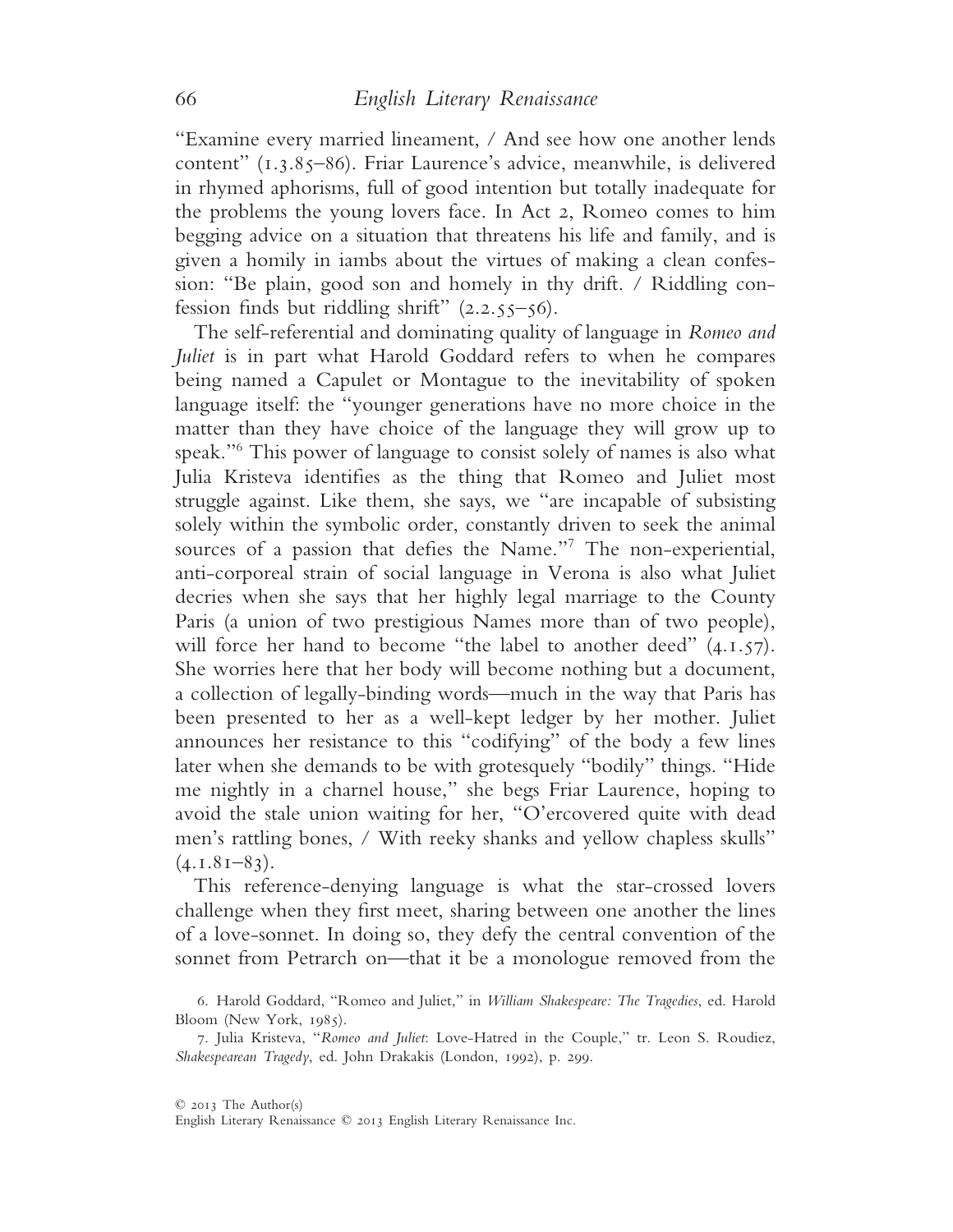beloved woman to which it is dedicated, that language stand in for the fact that the lover cannot reach her in person. As Garber (2004) argues, "[t]he sonnet tradition of unattainable or unrequited love is turned inside out, and the artifice of conventional language goes with it" at this moment (p. 194). From that point on, the play gains momentum, its main characters living a passion whose alignment of language and sensation ("you kiss by the book" actually comes to mean that in the book, people kiss) leads them to break tragically with the society that constrains them and enter into the love that swallows them.

But where does this language come from? Garber (2004) observes that it comes as a surprise after what we have already seen of Romeo and his temperament: in 1.1, he is a "deliberate onstage caricature of the sonnet-writing, lovesick, moon-struck lover who places his lady on a pedestal." (p. 192). Then, four scenes later, "his language seems all at once transformed" (p. 194). He is suddenly exquisitely original and, perhaps more importantly, highly referential. His language comes back to concrete images: the night becomes the dark body of an "Ethiope" upon which Juliet hangs as a bejeweled earring; and the torches in his immediate vicinity are outshone and instructed by the woman who teaches them "to burn bright" (1.5.41–42). The most important change, however, is that the word "kiss" now leads him directly to a kiss. Similarly, a "prayer" suddenly takes "effect" (and it is disarmingly sudden, compared to how long prayers usually take to be answered, whether addressed to God or to Petrarch's Laura). This is the change in the lovers' behavior that resists the substance-less power of Naming and tradition. Instead, language is synchronized with felt experience;<sup>8</sup> the enunciated and the tactile are in accord.

Perhaps the most immediate and frequently offered explanation for this change in Romeo's linguistic temperament is simply that he has met his Juliet, and forgotten his silly infatuation with Rosaline.<sup>9</sup> But it remains to be explained where this new at-hand, immediately *felt* quality in Romeo's language comes from.

8. Not necessarily, it should be noted, in a one-to-one relation to things, but rather as an immediate link between the articulation and feeling of an experience—i.e., between the phenomena of speech and of perception.

9. An explanation which critics as wildly disparate as Harold Goddard and Marjorie Garber agree upon. Goddard writes: "Romeo . . . after a sentimental and unrequited languishing after one Rosaline, falls in love at first sight with Juliet" (p. 29). Garber (2004) tells us, slightly less judgmentally, "When Romeo first catches sight of Juliet his language seems all at once transformed" (p. 194).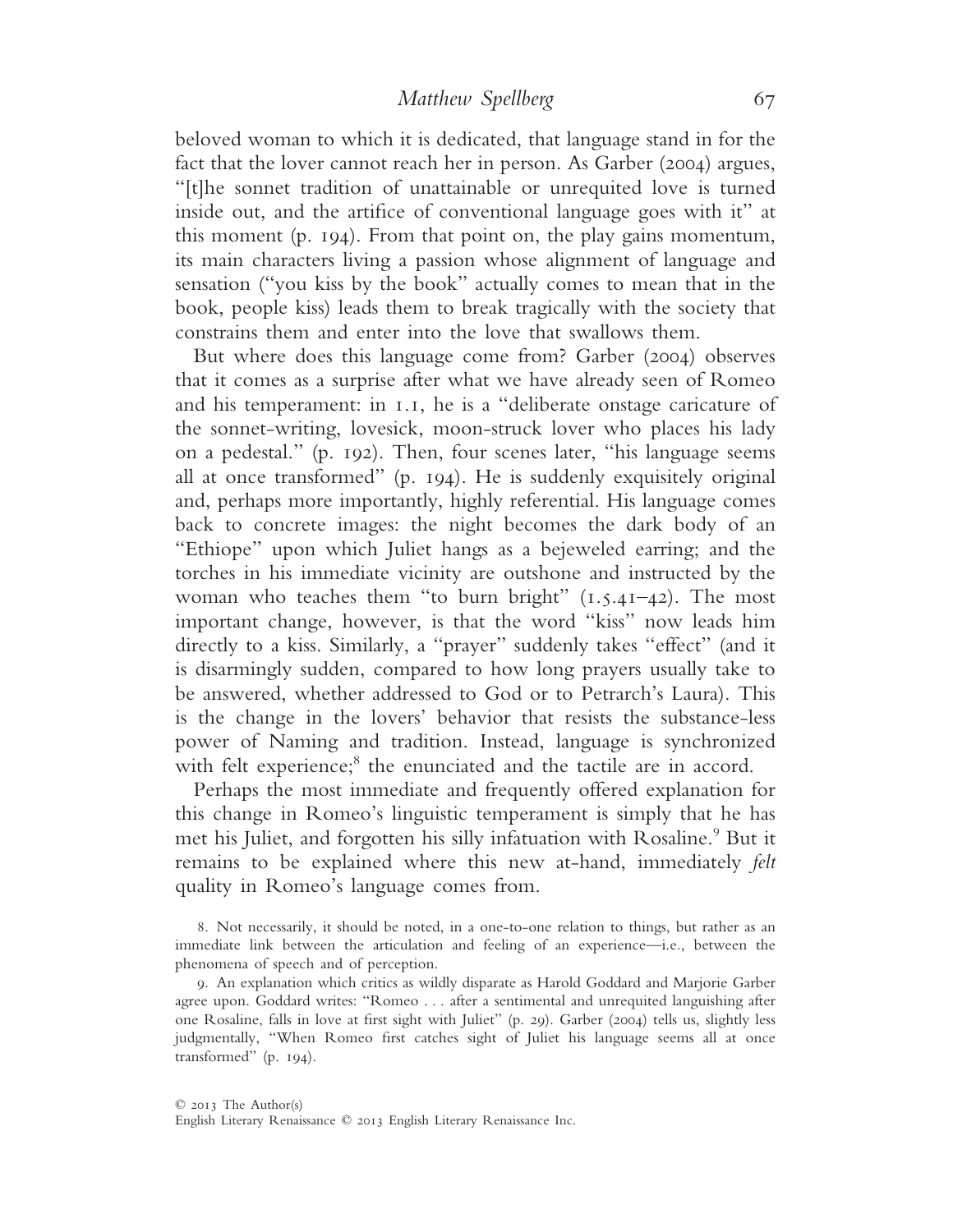One place to look is in the intervening scenes to see if Shakespeare has hinted at the immanence of this strain of experiential speech that will quickly come to dominate the play. These scenes include: Romeo's encounter with the illiterate Capulet servant Peter, the first appearance onstage of Juliet's nurse, and, finally, Mercutio's first entrance. Of these three, this last scene is easily the richest and subtlest linguistically; and it is richest during Mercutio's "Queen Mab" speech:

> She is the fairies' midwife, and she comes In shape no bigger than an agate stone On the forefinger of an alderman, Drawn with a team of little atomi Over men's noses as they lie asleep; Her wagon spokes made of long spinners' legs, The cover, of the wings of grasshoppers; Her traces, of the smallest spider web; Her collars, of the moonshine's wat'ry beams; Her whip, of cricket's bone; the lash, of film; Her wagoner, a small grey-coated gnat, Not half so big as a round little worm Pricked from the lazy finger of a maid; Her chariot is an empty hazelnut, Made by the joiner squirrel or old grub, Time out o' mind the fairies' coachmakers. (1.4.49–60)

What is perhaps most striking about this passage is its simultaneous materiality and immateriality. The bringer of dreams is both a gossamer apparition and an intensely real, almost overwhelmingly described presence. Each component of her trappings is very tangible—drawn from a vocabulary of crickets, spiders, country maidens and forests but at the same time clearly the unreal product of the imagination. In part this paradox comes about because, as Elaine Scarry believes, rarified images are the most easily and vividly composed on the surface of the mind. "Filmy objects," she writes, "hair, paper, light cloth, flower petals, butterflies (petals in motion)—continually move about in the mind almost without effort."10 So much so, she asserts, that rare objects, like "ghosts, filmy curtains, shadows," can actually help us to imagine the movement and composition of more solid objects in the

<sup>10</sup>. Elaine Scarry, *Dreaming by the Book* (Princeton, 1999), p. 91.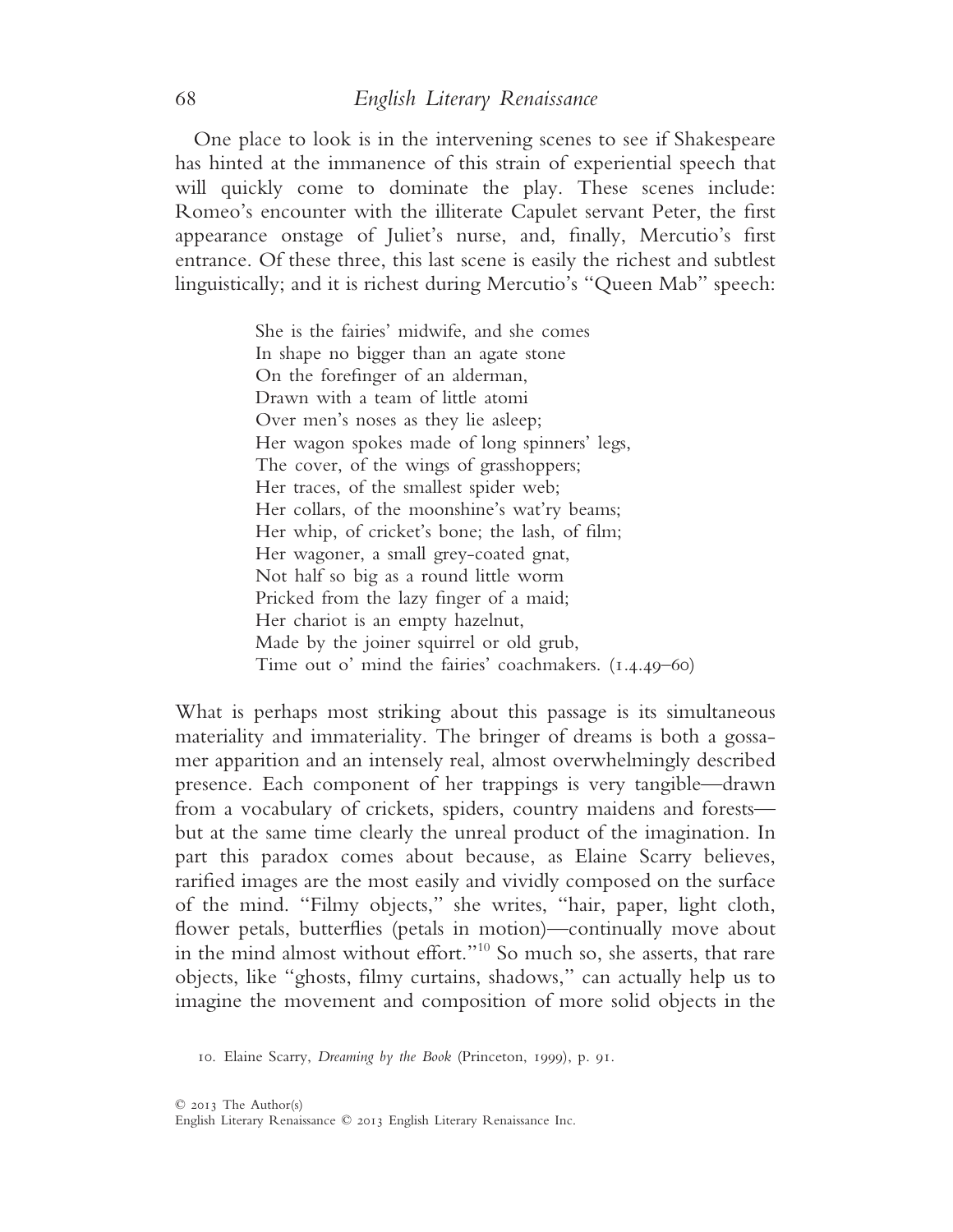mind (pp. 91–92). For example, Scarry observes, Homer does not ask us in the *Iliad* to imagine a spear sailing through the air; rather, he asks us to imagine its filmy shadow shooting across the ground—an act that we carry out with much greater ease than imagining the full spear on its own (p. 93). Mercutio's deeply sensual list of thinness reads not unlike Scarry's: grasshopper wings stand in for her butterflies, moonshine stands in for her ghosts. Mercutio seems to pile rarity on rarity, so that Queen Mab's "collars" and "cover"—things we are accustomed to thinking of as filmy because they are made of cloth—are revealed to be made up of even thinner images, the "wings of grasshoppers" and "spider web." Mercutio evokes for us the realness of dreaming by conjuring up the images most perfectly imagined by a reader or listener.

If this were the end of Mercutio's description, it would be an extraordinary act of evocation, a brilliant deployment of the connection between the rarity of dream and the rarity of images the reader or playgoer is capable of imagining. But the following lines indicate that the ultimate end of this speech lies somewhere else, at once inside and outside of this rarefied imaginative field:

> And in this state she gallops night by night Through lovers' brains, and then they dream of love; O'er courtiers' knees, that dream on curtsies straight; O'er ladies' lips, who straight on kisses dream, Which oft the angry Mab with blisters plagues, Because their breaths with sweetmeats tainted are. Sometimes she gallops o'er a lawyer's lip, And then dreams he of smelling out a suit; And sometimes comes she with a tithe-pig's tail Tickling a parson's nose as 'a lies asleep, Then dreams he of another benefice. (1.4.71–81)

We see that in dreaming, however filmy and illusive the image may be, there is something else that is in fact extremely solid and present. There is a physical or tactile feeling to dreaming. As Mab the dream-spirit "gallops" through the brains of lovers, "they dream of love." As she rides over a courtier's knees, he dreams "on curtsies straight." The physicality in these situations is enacted twice over, bridged by the non-physical and hallucinatory experience of the dream itself. First, the dream is caused by a felt sensation on an actual part of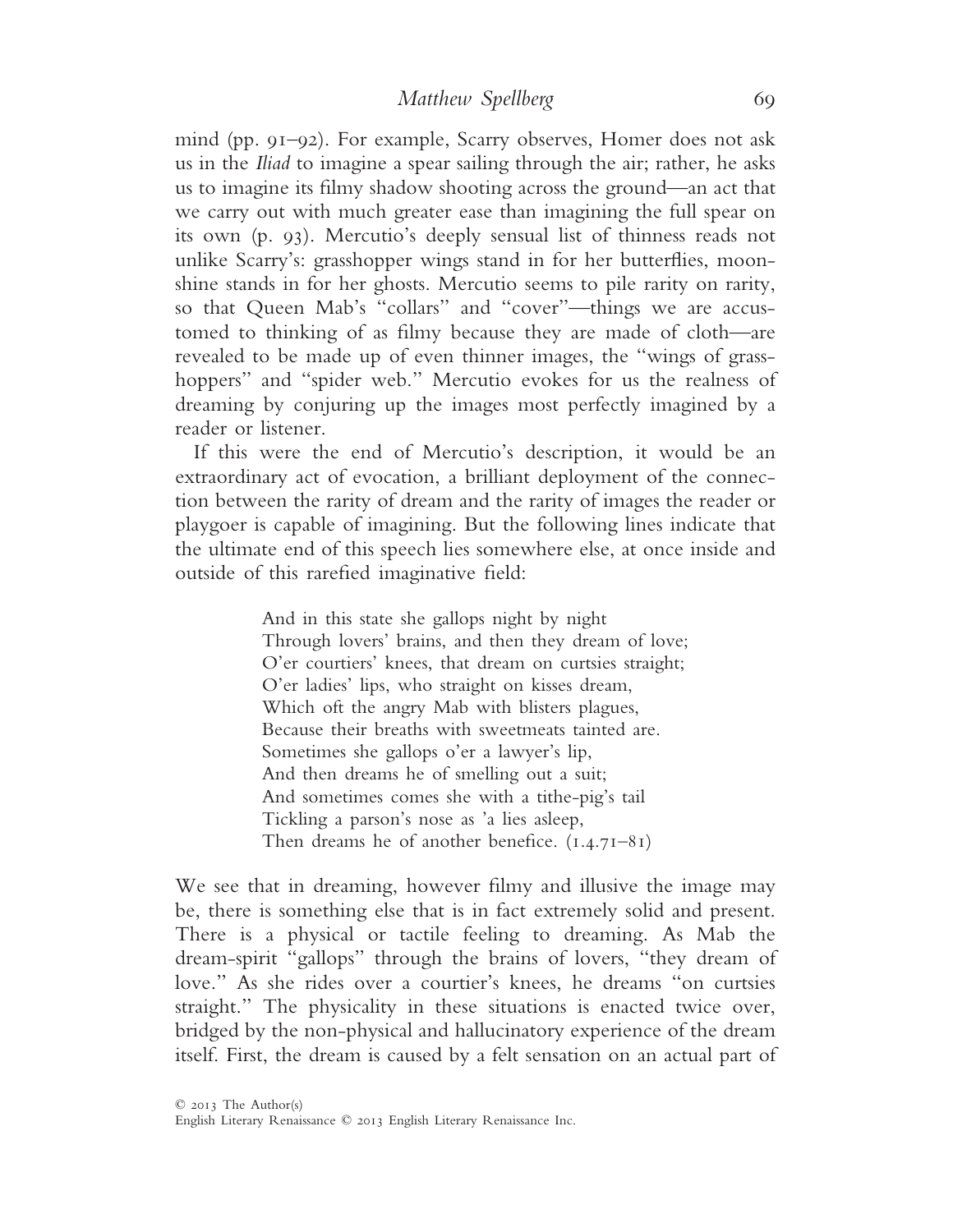the physical body, like the knees, the lips, the nose. The dream of course follows. Then, at its climax, the dreamer himself enacts a second felt movement, curtsying, kissing, or smelling out a suit. Thus, neither the cause of the dream nor the dream itself is merely a visual or otherwise imagistic experience; they both have a felt component. And they are felt experiences that hinge upon an elementary mode of cognition in which one felt experience leads to another, almost like a reflex. The sensation of something on the lips provokes the mind to construct a complete kiss; the smell of something near the nose causes the lawyer to immediately "smell out" the things to which his profession has made him so sensitive.

Language here keeps referring back to felt experience: even though Mercutio's speech hinges on metaphor (like "smelling out a suit") and metonymy (lips lead to kisses, knees to curtsies), it keeps calling them back to the physical experience out of which those figures of speech grew. Language in these dreams, even though open to a multiplicity of meaning, nevertheless always remains in touch with the sensations it describes on the literal level. Thus, for Mercutio, a curtsey is not only the public symbol that connotes sycophancy, etiquette, and the restrictions and desires of ambitious nobles. It also refers back to its function as a word that purely describes an elementary movement: prior to any of its etymological links to "courtesy," to curtsey is just to bend your knees. To think of the word in that sense is merely to be conscious of the complicated process required to pivot a joint in your legs—and to demonstrate that consciousness by giving it a name. You are aware, in Mercutio's vision of dreaming at least, of exactly what *felt action* a word relates to, even as you are immediately aware of how the connotations of the word (through wordplay and association) easily translate into situations of subconscious fantasy or desire. We can imagine that were Queen Mab to visit Samson and Gregory from the first scene, she might weight their backs so that they would dream of "carrying coals" and being "colliers."

What does it mean to associate the "filminess" of highly imagined images and wordplay with the weight of a deeply felt language? It certainly has something to do with the sonnet Romeo and Juliet share. For there, as in Mab's dreams, a metaphor of representation is also flanked on either side by actual contact. Romeo's tentative initial hand-touch inspires in his imagination the image of Juliet as a holy icon, and this image in turn inspires him to move back into another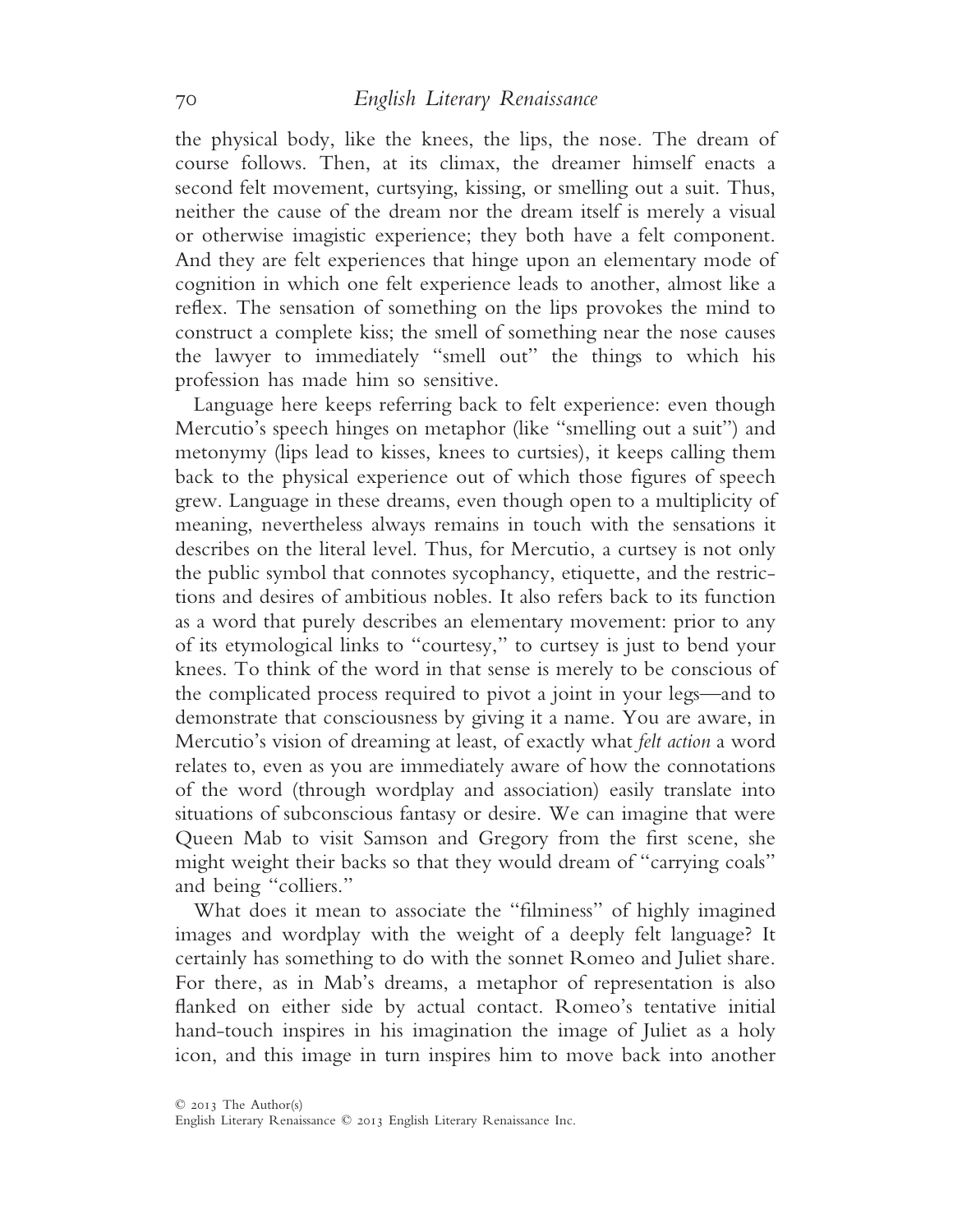tactile experience, this time with a kiss. As Stephen Greenblatt observes, "the punning in Romeo and Juliet's initial exchange at the Capulet ball derives its power from the lovers' conviction that there really is an essential relation between the touching of their hands and lips and a religious experience."11 This conviction is particularly powerful because religious experience usually floats above the actual touching of hands and lips, in a much more metaphysical or representational space.<sup>12</sup> But here, Romeo and Juliet have managed to reground the metaphysics of religion in the physics that pre-dates it: from the image of the saint we return to the body of the beautiful and virtuous-looking woman who might have posed for the icon-painter. Similarly, from the elaborate, ritualistic quality of prayer we return to its more basic predecessor—begging someone to fulfill a desire.

It seems highly possible that Mercutio is the dramatic, if comic, harbinger of this kind of "essential relation" between a literary figuration and an actual sensation. Of course Queen Mab's dreams show us far shallower links between experience and representation than between a first kiss and religious iconography, but the conceptual structure of each dream she causes is similar to that of this passionate sonnet. The initial physical contact, as when Mab drives "o'er a soldier's neck," corresponds to the moment when Romeo touches Juliet's hand; the metaphorical associations that follow are "ambuscadoes" and "Spanish blades" for the soldier, "two blushing pilgrims" before a "holy shrine" for Romeo. And, at the end of the dream, the sound of "drums" actually becomes *felt* enough that it wakes the soldier, as actually hearing real drums would. Likewise, at

11. Greenblatt, Introduction to *Romeo and Juliet*, p. 867.

12. See, e.g., Greenblatt's analysis of a devotional altarpiece by the Meister des Palant-Alters, in *Hamlet in Purgatory* (Princeton, 2001). "This panel," he writes, "is not simply a *representation* of the attempt to shorten the term of purgatorial imprisonment; it is an active agent in the attempt" (p. 51). That is, the representational and real qualities in medieval religion were rather falsely conflated—the stories and depictions of Purgatory were not merely depictions, but in fact the only reality Purgatory had to speak of, and creating or enacting these representations was the only way of interacting with the fiction of Purgatory's "existence." Greenblatt touches on the larger implications of this when he asks, half-rhetorically, of Purgatory itself, "[d]oes it bear repeating that it is all made up, every bit of it?... Purgatory is only an extreme and vulnerable instance of something far more widespread: it is palpably invented . . . yet it must pretend to have the compelling vividness and solidity of those things that we actually know to exist" (p. 85). What is remarkable about this moment in *Romeo and Juliet* is that the idolatrous imagery of Catholicism is redirected toward something that does exist—the very place (human hands and lips) from which that imagery sprang in the first place.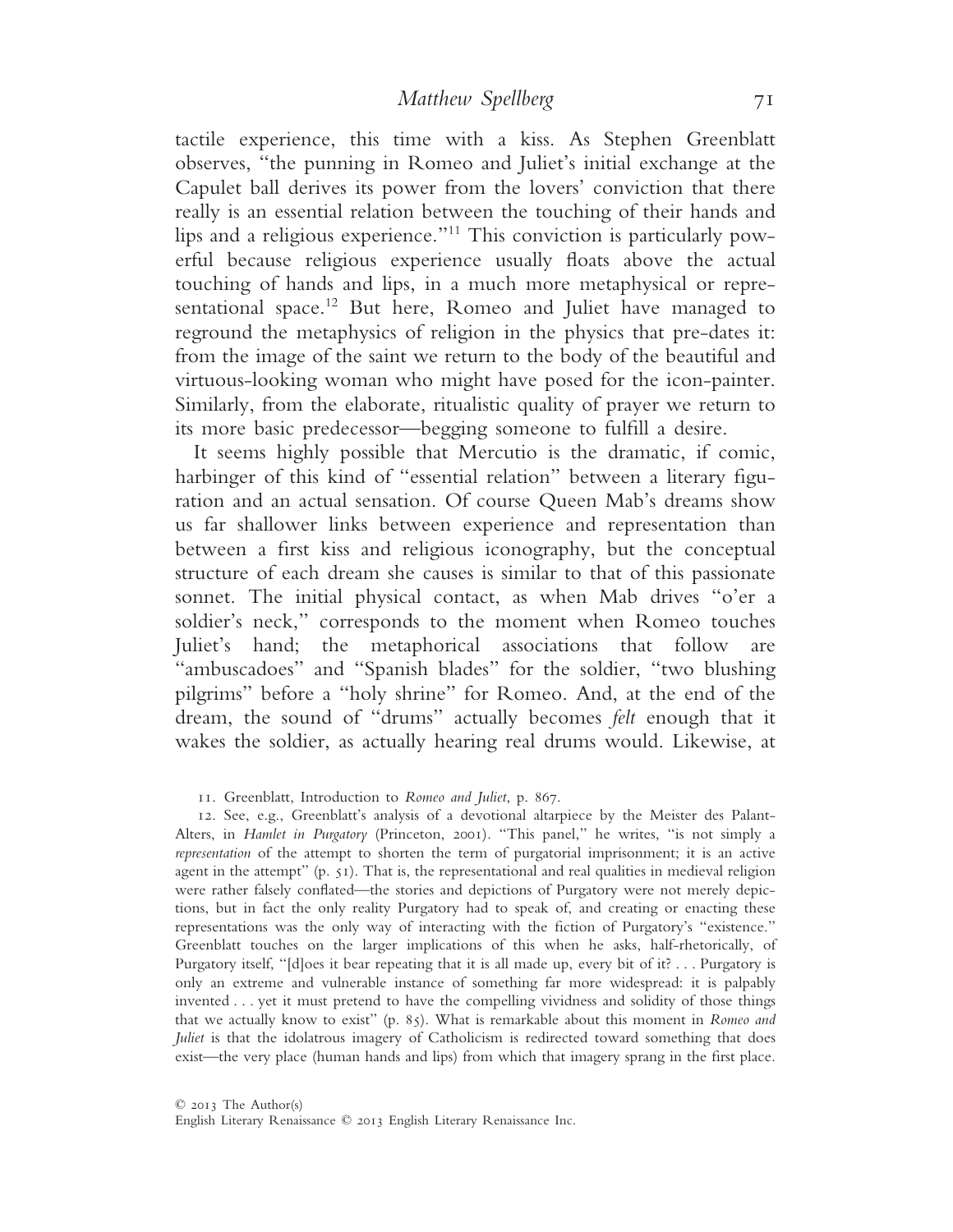the sonnet's couplet, Juliet's reminder that saints do in fact grant prayers leads Romeo to have his own prayer granted with the famous kiss. In both cases, the wish-fulfillment of fantasy is grounded temporally on either side by felt experience. The filmy vivacity of the imagination, represented by Mab's phantom chariot and the saint's invisible portrait, becomes grounded in the intensity of somatic experience. The power of language and of the imagination—until now enfeebled by the play's literary and societal conventions—is plunged into the heart of experience.

Garber (1974) astutely observes that the mythic quality of Mercutio's speech opens the play up to the creative energies of the subconscious: "In pointing out to Romeo the superstition inherent in wishfulfillment dreams, Mercutio commends the imagination of the dreamer-as-myth-maker, and himself becomes the dreamers' dreamer, master of these smaller fantasies, controlling illusion and reality through the multiple meanings of words" (p. 41). This in its turn invests great responsibility in the imagination, by which whole worlds can be created that depart from the rigidity of Shakespeare's Verona. But what must be examined further is the link between these mythic energies and the intense sensory quality of dreaming, for in both Mab's dreams and in Romeo and Juliet's sonnet, what is tactile brackets and enriches the mythical, felt-experience causes and results from imagined-experience.

III

To examine this link requires a step back from *Romeo and Juliet* to consider the theories of dreaming that may be echoed in the play. A vague parallel might be drawn with Aristotle, who argues that dreams result from residual affections of perceptions retained by the senses.<sup>13</sup> In particular, Aristotle seeks to link our confusion over these residual affections to the predominance of emotion and the lack of critical faculty in sleep. Thus, the impulsive, irrational side of the soul is responsible for the organization of dreams; the consequence is that, with the shutting out of reason, "we gain a capacity for internal awareness we would not have had were we constantly in the waking

<sup>13</sup>. Holowchak, p. 42.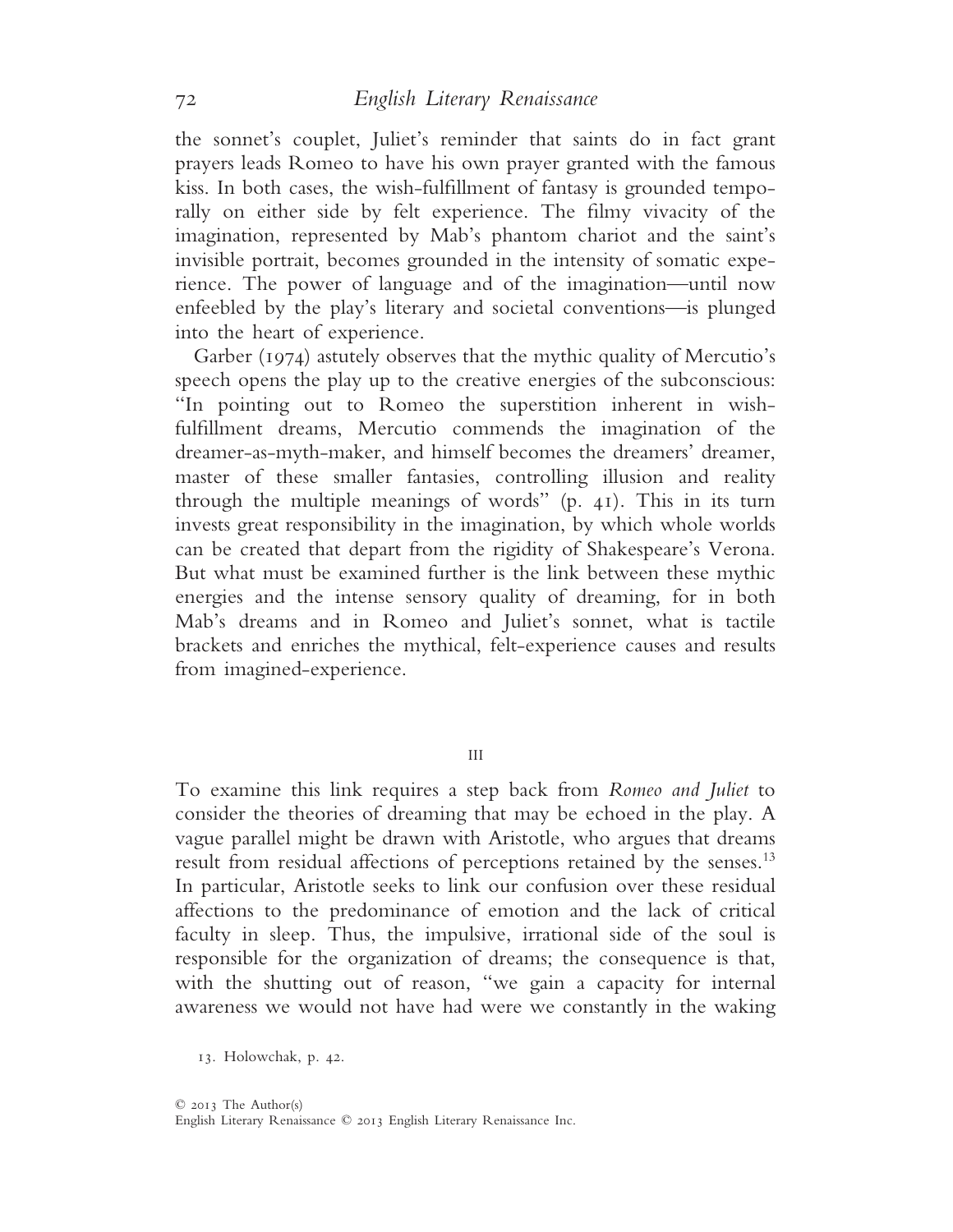state."14 But this internal awareness does not quite explain the tactile experience of the dreamer for Mercutio, nor does it provide us with a reason for the closeness of fairies and myth to this highly felt dream-state.

This emphasis on feeling over ideas or images in *Romeo and Juliet* leads away from the metaphysical tradition, and toward a materialist one.15 Among the most eloquent voices in this tradition is Lucretius, who writes extensively on the nature of dreams in Book IV of *On the Nature of Things*. The link between Mercutio and Lucretius' atomistic Epicureanism is already announced by the "atomi" that draw Mab's carriage, and by the miniscule materiality of her constitution.16 But a more interesting parallel lies in Lucretius' interest in what it means to feel what you are thinking. "Now listen," he instructs his readers, "and hear what things stir the mind"—*quae moveant animum*—"for the mind is itself thin and wonderfully easy to move."17 Already here the extent to which the mind can be stirred or moved seems to relate back to dreams that arise from the pressing of knees and throats. Lucretius' theory of imagination hinges upon the ease with which the mind is penetrated and stirred: imagined images, which like all images in the Epicurean account, are made of thin films of matter, "penetrate through the interstices of the body, and awake the thin substance of the mind within, and assail the sense"  $(IV, 730-31)$ . This phenomenon manifests itself most strongly in sleep, when the other "senses are obstructed and quiet throughout the frame," a phenomenon whose closest equivalent, Lucretius claims, is death  $(IV, 763-64)$ . Thus, as with Mercutio, the dream-visitation is something akin to "nothing but vain fantasy, / Which is as thin of substance as the air"  $(1.5.98-99)$ . But at the same time, it is distinctly felt by the dreamer. The dream is capable of physically moving the mind itself.

Lucretius seems to argue that we are most prone to noticing or feeling our mind being moved while we are sleeping, so much so that the facts of waking-life are annulled by the power of our own

17. Lucretius, *De rerum natura*, tr. W.H.D. Rouse (Cambridge, Mass., 2002), IV, 722, 748.

<sup>14</sup>. Holowchak, p. 43.

<sup>15</sup>. This is not to say that *Romeo and Juliet* is a work of materialist philosophy, but rather that it picks up on a notion of tactile cognition for which there are philosophical precedents before deploying that notion for its own ends, as we have seen in the lovers' shared sonnet.

<sup>16</sup>. My thanks to Stephen Greenblatt for drawing my attention, first in his lectures on Shakespearean tragedy at Harvard in the fall of 2006, and later in a seminar on Epicureanism, to the full weight of the allusion to atomism in Mercutio's speech.

English Literary Renaissance © 2013 English Literary Renaissance Inc.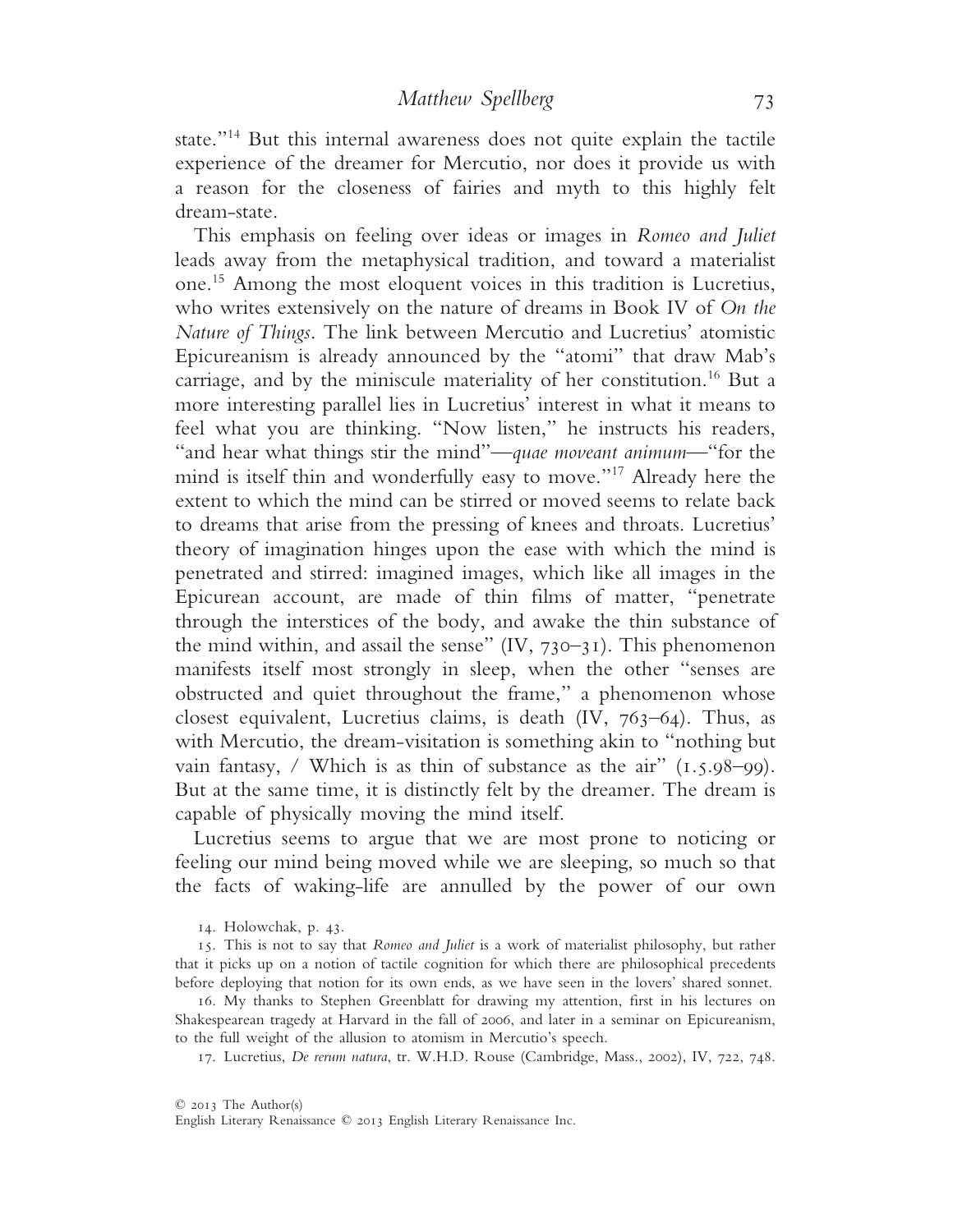thoughts, "to such a degree, that we seem surely to see him who has left his life, and of whom now death and dust are masters" (IV, 760–61). At the same time, he tells us, the experience of being mentally moved by material images demonstrates our capacity to move among and select those images. Of all the images that actively touch and penetrate our bodies, "the mind cannot perceive any sharply except those which it strains itself to see; therefore all the others perish except those for which it has prepared itself" (IV, 802–03). This line of materialist reasoning leads us to two subtler similarities with Mercutio. The first is the link between dreams and desire, enumerated in a list uncannily like Mercutio's litany of dreamers. "And whatever be the pursuit to which one clings with devotion," Lucretius tells us, "whatever the things on which we have been occupied much in the past, the mind being thus more intent upon that pursuit, it is generally the same things that we seem to encounter in dreams: pleaders to plead their cause and collate laws, generals to contend and engage battle, sailors to fight out their war already begun with the winds" (IV, 962–72). The second important similarity, however, is the tripartite structure of touching-imagining-touching echoed in both Mercutio and by the lovers' joint sonnet. Once these images have penetrated and "moved" the mind, the will begins to order and select them into a narrative, picking and choosing until it has constructed an entire imaginary world. Although it is important that the courtier feel his knees being run over, it is also important that, because of his predisposition to curtsies, he will attend to that sensation and not to the many other possible sensations he is subject to (whether they be an Epicurean in-pouring of images or a fly landing on the nose) during sleep. And then, at the dream's climax, the touchable, feel-able nature of reality presents itself yet again, regrounding images in the sensations of existence. "Children often, when held fast in sleep, if they think they are lifting up their garments besides a basin or low pot, pour forth all the filtered liquid of their body, drenching the Babylonian coverlets in all their magnificence." Or again, even closer to Mercutio: "Those into the choppy tides of which youth the seed is first penetrating, when time has duly produced it in the frame, meet with images from some chance body that fly abroad, bringing news of a lovely face and beautiful bloom, which excites and irritates the parts swelling with seed, so that, as if the whole business had been done, they often pour forth a great flood and stain their clothes" (IV, 1030–36). Here is the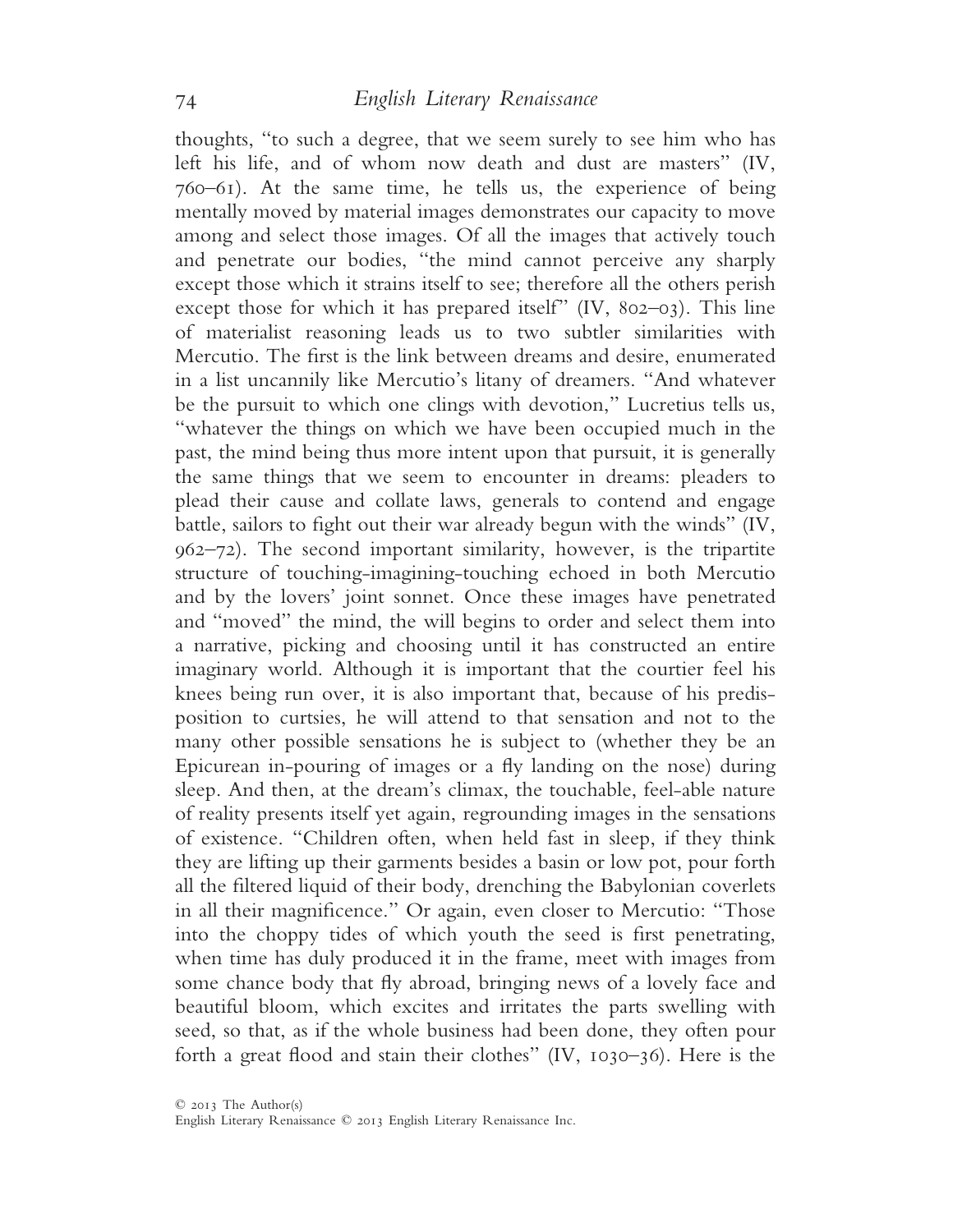re-articulation for the opposite sex of the dream that "presses" maidens and "learns them first to bear." Pressing and penetration force us to acknowledge the tactile presence of the world in or on the mind, which translates into images that are "felt" strongly enough that they induce in our bodies further perceivable responses: the wet of urination or of orgasm, the swell of seed and the "irritation" of the body's most sensitive parts.

It is not my intention to argue here for an exact allegorical or symbolic correspondence between Mercutio's linguistic extravagance and Lucretius' atomistic science. But the deployment of this emphasis on the touchable in both cases leads to a similar revelation about ontology as it expresses itself through dreams. This is in some ways easier to see in a philosophical text than in a work of fictional literature, and Lucretius does in fact very purposefully insert a major ontological argument into the midst of his account of dreaming. His argument about the production of imagined images is itself flanked on either side by a material component: first, how these material imagefilms penetrate into the mind; then, later, how they penetrate out of the mind. In between the two is a larger philosophical commentary on the way in which our existence in the world relates to the information we receive from it. "Do not suppose," he cautions his readers, "[t]hat the clear light of the eyes was made in order that we might be able to see before us; or that the ends of the calves and thighs were jointed and placed upon the foundation of the feet, only to enable us to march forward with long forward strides; that the forearms again were fitted upon sturdy upper arms, and ministering hands given on either side . . . Such explanations, and all other such that men give, put effect for cause and are based on perverted reasoning; since nothing is born in us simply in order that we may use it, but that which is born creates the use. There was no sight before the eyes with their light were born, no speaking of words before the tongue was made" (IV, 826–37).

In this astonishing, almost Darwinist passage, Lucretius tells us emphatically that man is not a creature of teleological orientation; his body and members did not grow directly into their uses. Man was not made to correspond to his functions, nor did his abilities precede the parts of his body that facilitate them. Materiality precedes identity; the being of something is anterior to its usability. We are first and foremost physical tactile beings; only afterward do we develop the ability to implement our physicality toward calculated ends. And, what is

English Literary Renaissance © 2013 English Literary Renaissance Inc.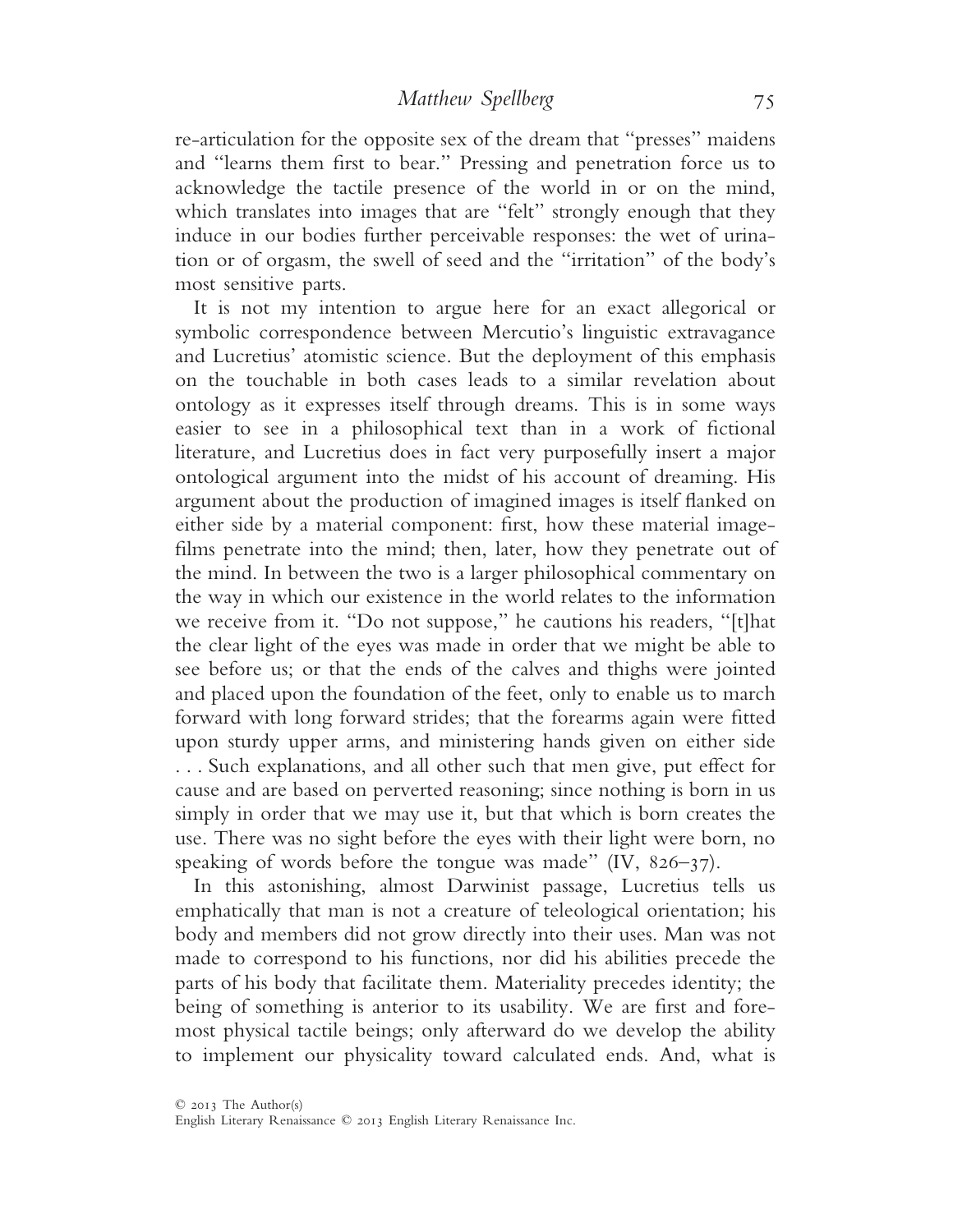more, nature is the original site of instruction about how to best align human intelligence and function with the demands of reality. "Nature taught men to avoid a wound before the left arm provided the interposition of a shield by artifice"; all such skills "were produced before any conception of their usefulness" (IV, 845-57). Nature produced the pure facts of human embodiment before assigning value to them (or, to use the more contemporary term, *selecting* the valuable from among them). Reality thus has a pre-utilitarian claim on mankind. It is not sufficient simply to assume our thoughts or needs somehow have an anterior and determining relationship with nature. On the contrary, nature motivates us, guides us, moves us and inspires our intellectual activity. "[T]he origin of the tongue came long before speech," Lucretius tells us; therefore even speech is pulled up from the constitutive, touchable matter of reality itself.

IV

An ignorance of precisely this situation is what plagues the public sphere of *Romeo and Juliet*. The play goes to extraordinary ends to portray a world in which this paradigm has been completely reversed, and to show that Verona suffers disastrously for it. Nature does not produce language in this city; language twists and manipulates nature. The predominance of speech over touch is a central concern in a play that is tragically about the determinism of naming. The potency of "Capulet" and of "Montague" rings throughout the play as only the loudest symptoms of this disregard for the link between being in the world and the body. A possessive adjective, for example, determines wealth or poverty: "An you be mine," shouts Capulet at Juliet, "I'll give you to my friend. / An you be not, hang, beg, starve, die in the streets" (3.5.191–92). Language is cause; sensation becomes merely effect. The insubstantial determines (and most often, condemns) the substantial in the social sphere of the play: a stupid pun on "Consort" kills Mercutio, and an undelivered letter undoes Romeo.

Against this fatal and fatalist train of cause-and-effect, the tactile closeness of shared words in Romeo and Juliet's sonnet strikes out on its own, defying the reader and the world to look for a precedent to this depiction of language coming from and returning to felt experience. Its conceptual structure is anticipated by Mercutio's fantastical description of dreaming in the previous scene. Romeo and Juliet's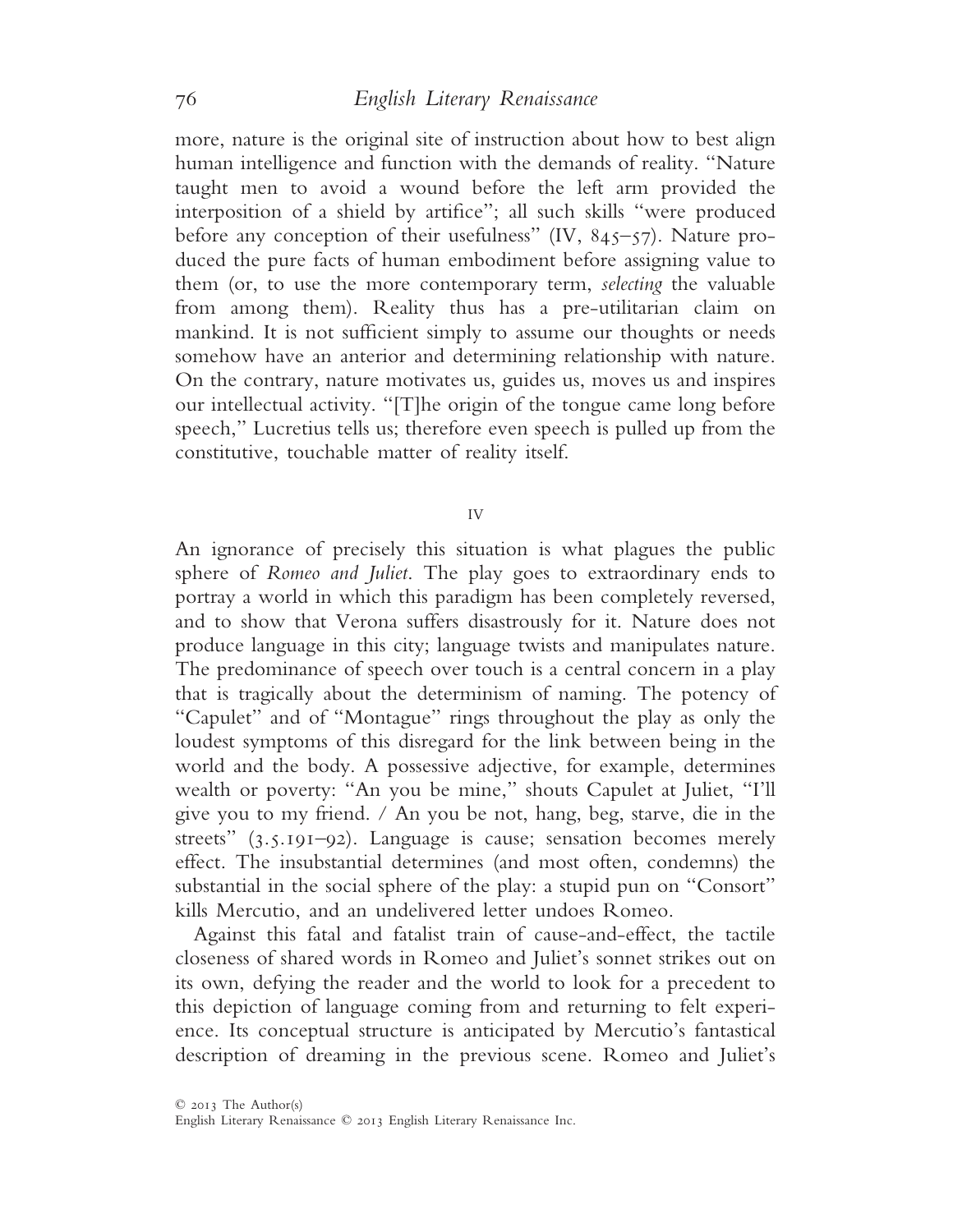other passionately alive and yet utterly dreamlike interactions also unfurl along the tracks left by Mab's chariot. Romeo, who criticizes Mercutio for jesting at scars when he "never felt a wound," is—from his meeting with Juliet until the end of the play—always in the process of fastening speaking to the twin poles of perception and feeling. He sees Juliet, and from this moment language is born, as if to say, I see Juliet; now I may imagine; and through imagining, speak. "But soft, what light through yonder window breaks?" comes his question, and already by the time his senses have confirmed the answer to this perceptual question, his mind has leapt into metaphor: "It is the east, and Juliet is the sun"  $(2.1.44-45)$ . Only a few lines later, two senses conspire together to produce the needed felt experience that allows one to leap into a dream: "See how she leans her cheek upon her hand" (2.1.65), says Romeo, using sight to extend outward toward the craved, desired feeling of Juliet's hand. "O, that I were a glove upon that hand,  $/$  That I might touch that cheek!"  $(2.1.66-67)$ . These three lines are another Mabbian dream in rapid miniature: an impulse gallops over Romeo's eye, and he is transformed on a plain of illusion into a glove. Then, at the climax of the metaphor, we see he has been using his imagination all along to reach out for yet another tactile sensation, even if a subjunctive one: "That I might touch that cheek!"

The dream—in this case the daydream, or poet's dream—reshapes felt experience by intensifying it. Like Mercutio's young maiden, Romeo is "pressed" into the right "carriage" for his intentions: he is molded into the glove that will fit itself perfectly over Juliet's hand, a layer sandwiched between her palm and cheek. The Epicurean credo that "there was no sight before the eyes were born" is dramatically relearned in love. Romeo learns that the experience of sensation precedes but also clings to emotion, and that any linguistic description of true passion appears within a space created by the revelations of both. By acknowledging the link between the two, Romeo seems to augment the range of his capacity for feeling: that which he could not have touched in real life (his Juliet high up in her window), becomes, as in a dream, the hand tightly enclosed within his glove. Small wonder then that he is so confused about where substantiality lies—"O blessèd, blessèd night! I am afeard, / Being in night, all this is but a dream, / Too flattering-sweet to be substantial" (2.1.181– 83)—for he is in the process of discovering what it means to think through and toward substantiality itself. The anchoring of the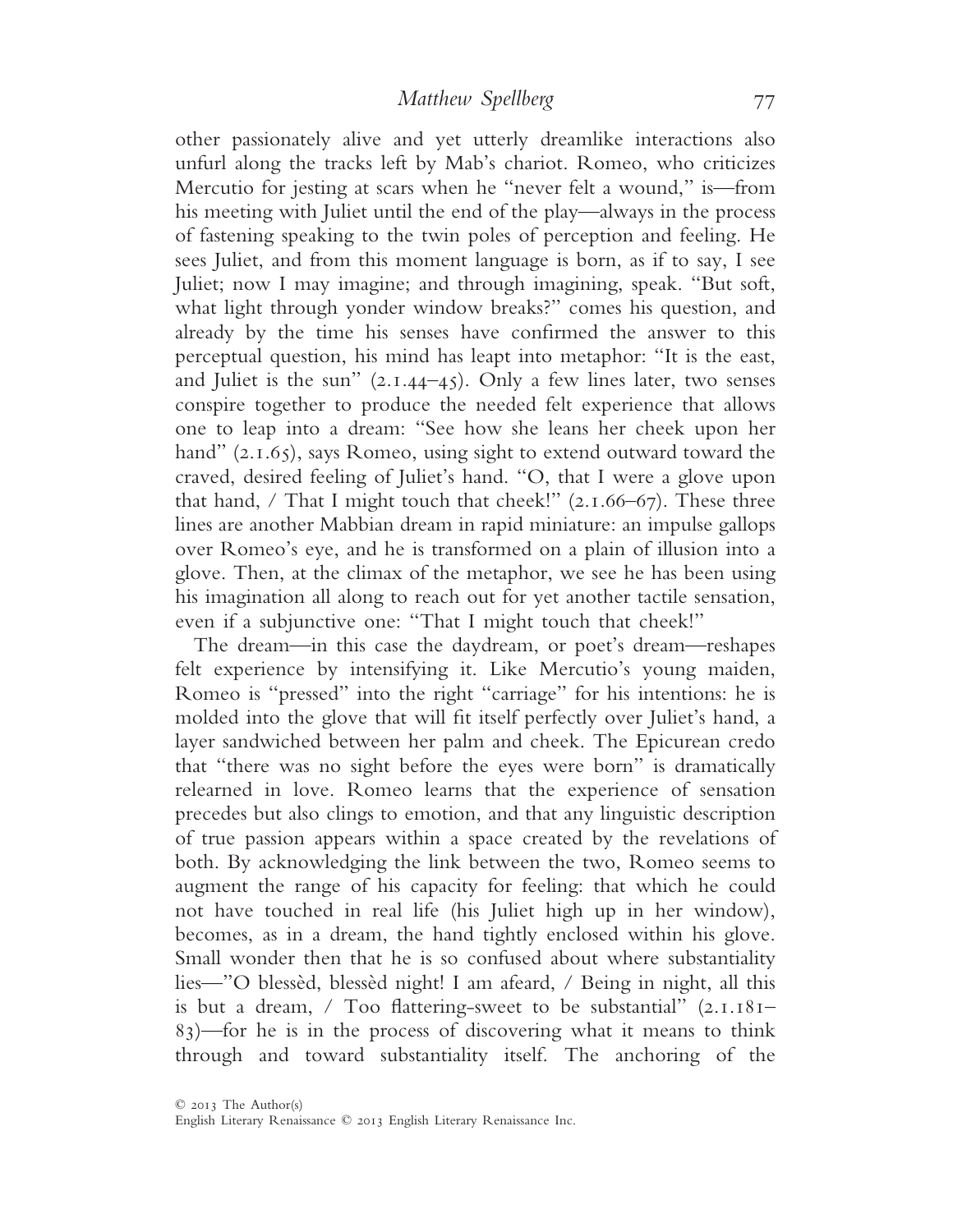imagination in tactile sensation means actually *feeling* what it means to live in a way that until now seemed impossible in this play—a way that takes an Epicurean joy in knowing materiality is the deep origin of every imaginative leap.

Juliet's language too bears a resemblance to the dream structure which Mercutio has jestingly injected into the play. However, her figurations darken the parallel:

> Come, gentle night; come, loving, black-browed night, Give me my Romeo, and when he shall die Take him and cut him out in little stars, And he will make the face of heaven so fine That all the world will be in love with night, And pay no worship to the garish sun.  $(3.2.20-25)$

Punning on the double-meaning of "die," Juliet chooses the two most intensely felt carnal experiences—orgasm and perishing—to be the anchors for her ensuing fantasy. Death will be the catalyst for myth, and myth will be the catalyst for a now universal physical experience: a whole world in love with the night, craning their necks upward to bear witness to the new-born constellation. This not only evokes the shape of the Mab dreams, but also echoes what Garber calls the celebration of the "dreamer-as-mythmaker" in Mercutio's speech.

And yet in Juliet's hands, this celebration of the closeness of feeling and myth is not a blissfully innocent phenomenon. It is heavy-laden with violence, the desire to "cut" out the figure of fantasy, to dismember experience in order to make a myth from it. In this way, Juliet's speech (along with Queen Mab's unearthliness) signals myth's malign twin: the occult. The perceived link between human experience and the stars is of course an ancient one. In his *Anatomy of Melancholy*, Robert Burton stresses the connection between stars and the secrets of health—especially between the heavenly bodies and the affliction of melancholy: "But these men you will reject peradventure, as astrologers, and therefore partial judges; then hear the testimony of physicians, Galenists themselves. Crato confesseth the influence of stars to have a great hand in this peculiar disease."18 Burton stands here for the compendious tradition that holds that the heavens shape humans.

18. Robert Burton, *The Anatomy of Melancholy*, ed. William H. Gass (New York, 2001), Part I, 208.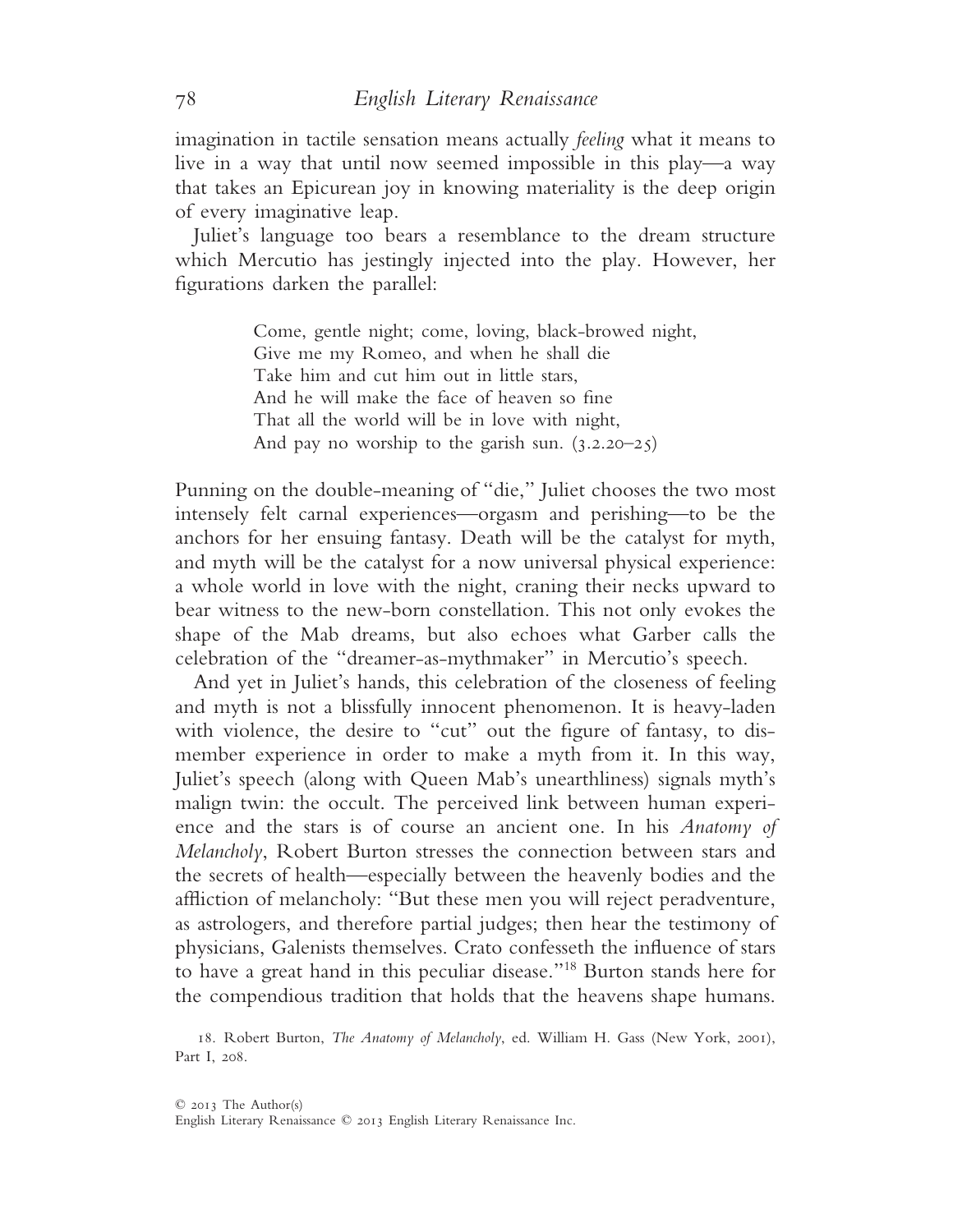Juliet, however, radically inverts this pseudo-scientific assertion: in her cosmology a body determines the shape of the sky; the feeling of being alive becomes a way of imagining the cosmos, rather than the cosmos determining the feeling (illness, health, melancholy, choler) of being alive.

And yet the link between the occult and felt experience remains. Magic—be it astrology, or the fairy-conjuring of Mab—provides for an integration of tactile feeling and nature that pushes language and the self to the extreme. Stars synch up with bodies, curses with plagues, "fairies" (as Burton tells us) with the unseen "setting of a pail of clean water" in a house that they have decided to favor (I, 193). Magic is a *felt* experience that can affect one's constitution. Burton tells us that magicians "cure and cause most diseases to such as they love or hate, and this of melancholy amongst the rest" (I, 205). The link between magic and dreaming, meanwhile, is an equally prevalent one. The astrologer-physician and sometime sorcerer Simon Forman frequently learned his "magic" from his dreams. In 1594, for example, he recorded the following dream: "I dremt I did see in a glas when I did call and that I did heare alsoe." His modern-day biographer Barbara Howard Traister notes that a couple years later he was inspired to make "an attempt to realize this dream of seeing in a magical glass."<sup>19</sup>

In *Romeo and Juliet* the occult becomes a language through which the connection between feeling and cognition is repeatedly articulated. The vocabulary is first introduced jokingly by Mercutio, but it becomes increasingly serious throughout the play. Ultimately, the presence of the occult demands that we understand the more sinister side of the exquisite link between sense and thought that Romeo and Juliet so optimistically announce with their sonnet. This enchantment of matter is prefigured with Juliet's star-sequence, but it really enters the play in Act 4. Take, for example, Juliet's anxious speech considering the consequences of drinking the sleeping potion Friar Laurence has given her:

> How if, when I am laid into the tomb, I wake before the time that Romeo Come to redeem me? There's a fearful point. Shall I not then be stifled in the vault,

19. Barbara Howard Traister, *The Notorious Astrological Physician of London: Works and Days of Simon Forman* (Chicago, 2001), p. 209.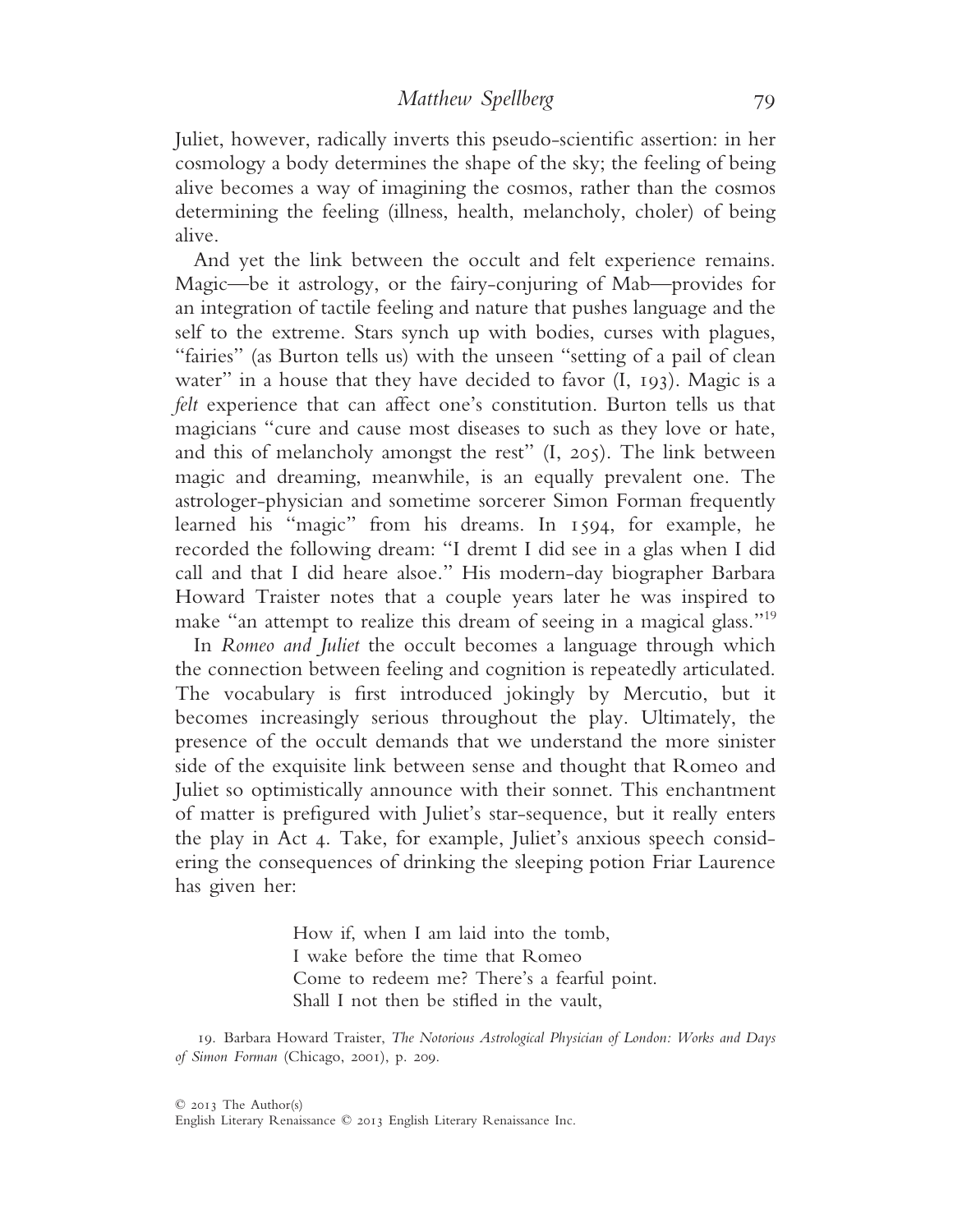To whose foul mouth no healthsome air breathes in, And there die strangled ere my Romeo comes? Or, if I live, is it not very like The horrible conceit of death and night, Together with the terror of the place— As in a vault, an ancient receptacle Where for this many hundred years the bones Of all my buried ancestors are packed; Where bloody Tybalt, yet but green in earth, Lies fest'ring in his shroud; where, as they say, At some hours in the night spirits resort— Alack, alack, is it not like that I, So early waking—what with loathsome smells, And shrieks like mandrakes torn out of the earth, That living mortals, hearing them, run mad— O, if I wake, shall I not be distraught, Environèd with all these hideous fears, And madly play with my forefathers' joints, And pluck the mangled Tybalt from his shroud, And in this rage, with some great kinsman's bone As with a club dash out my desp'rate brains? (4.3.29–53)

Here, Juliet has a dream gone horribly wrong. Rather than predicting for herself the tripartite structure of felt experience-fantasy-felt experience while sleeping, she imagines that first she wakes up, and then finds herself in a felt nightmare. Dream has infiltrated reality, and in doing so has reenacted its pattern to catastrophic result. Juliet wakes up, and the sheer feeling of being in her family vault drives her to make a leap into mad fantasy, hearing magical "mandrake shrieks" and seeing eerie "night spirits." This, in turn, leads the nightmaredreamer—this time not the soldier plagued by Queen Mab, but the living, waking Juliet—to enact another felt experience: dashing out her "desp'rate brains." She could not be more anchored in the feeling of the human body; she even uses part of a relative's body—a "kinsman's bone"—to induce the experience in her own. The passion of Romeo and Juliet has reinvigorated an artificial and stale world with the felt-closeness of dream; but as this passage announces, the constraints of reality rapidly transform the felt-closeness of dream into the suicidal claustrophobia of nightmare.

And this brings us back again to Mercutio's playful speech and Lucretius' body- and experience-affirming oneirology. Yet again,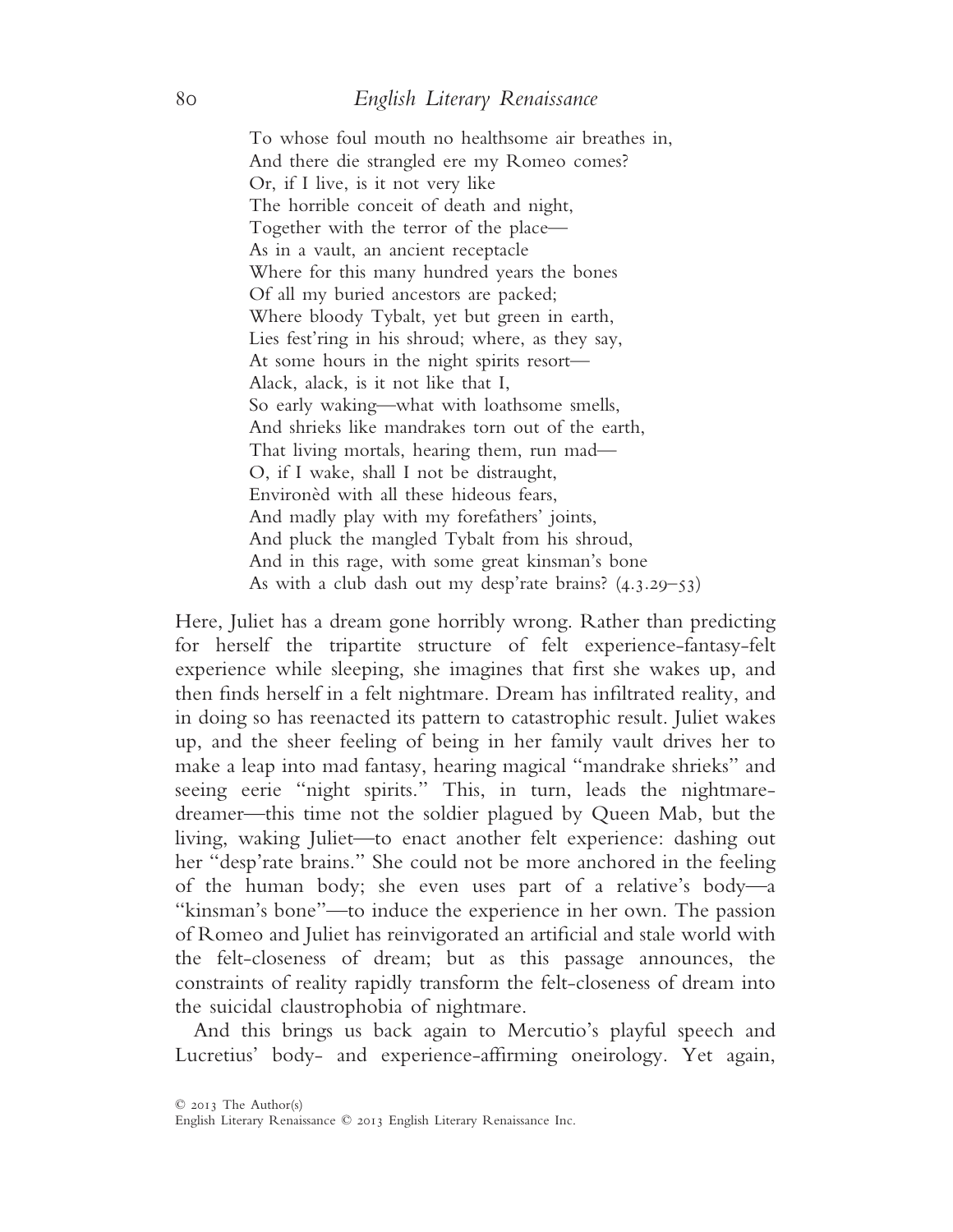imaginative experience is linked to felt experience; language and image are in line with the body and senses. But now we see that the combination of deep feeling and vivid thinking has its own dangers. The playful, erotic image with which we began—our maid pressed into good carriage—has been recast as a maid pressed into a tomb. No less a compendium of Renaissance thought than Burton tells us as well that the erotic pressing that causes Lucretius' youth to "pour forth seed" and Mercutio's maiden to reform is in fact the madness of extreme melancholy. The imagination, he tells us, "as it is eminent in all, so most especially rageth in melancholy persons, in keeping the species of objects so long, mistaking, amplifying them by continual and strong meditation, until at length it produceth in some parties real effects, causeth this and many other maladies" (I, 253). Yet again, Burton follows the tripartite structure of imagining we have seen again and again: a physical ailment (melancholy), induces excitement in the imagination, which at length produces "real effects" and "many other maladies." This time, however, it is not the passionate intensifier of erotic experience, nor is it an Epicurean celebration of what it means to feel your body. It is insanity. "This we see verified in sleepers," he continues, "[w]hich by reason of humours and concourse of vapours troubling the phantasy, imagine many times absurd and prodigious things, and in such as are troubled with *incubus*, or witch-ridden (as we call it): if they lie on their backs, they suppose an old woman rides and sits so hard upon them that they are almost stifled by want of breath; when there is nothing offends but a concourse of bad humours, which trouble the phantasy" (I, 253). In this passage we are halfway between Mab and Juliet, only there is no light fairy, no earthly passion. Instead, the moment of transformation and amplification is terribly clarified: Mab's cobwebs are weighed down and expanded by the imagination until they turn into a suffocating blanket. In Juliet's words, the dreamer is "stifled in the vault, / To whose foul mouth no healthsome air breathes" (4.3.32–33).

The link between tragedy and imagination begins to articulate itself in this nightmare passage. The love between Romeo and Juliet accomplishes something Mercutio could never be capable of: it brings dream into reality, forces the tactile and the imaginary into accord with each other in waking life. This is in some ways a restorative action in the larger scheme of the play, redeeming the sterile, cruel determinism of Verona's blood feuds and Petrarchan clichés. But it is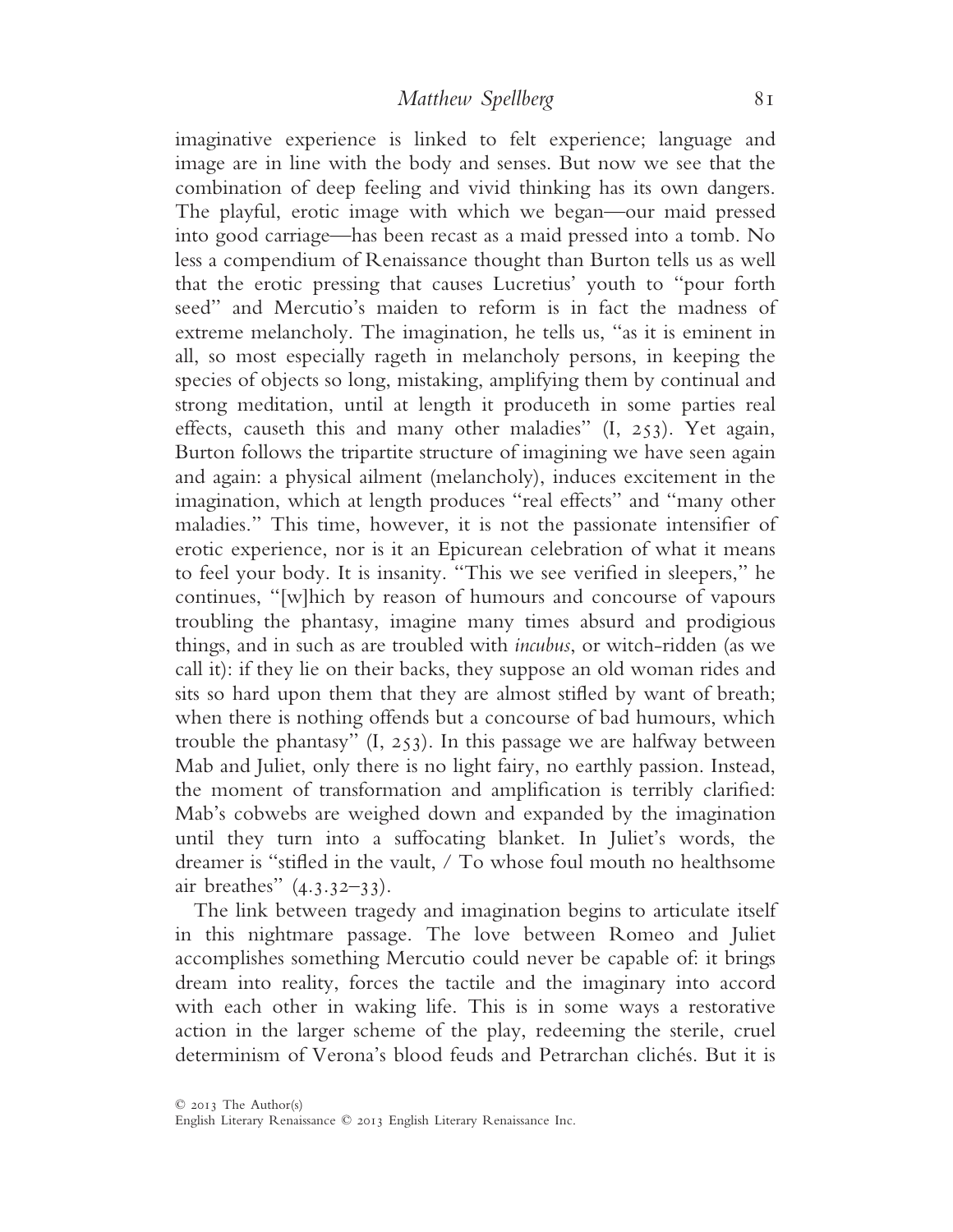also a destructive action. To bring physical feeling and fantasy together, to align one with the other, is to lose oneself within them entirely. Burton concludes his digression on "The Force of the Imagination" by examining its instrumentality in relation to passion: "this imagination is the *medium defers* [instrument] of passions, by whose means they work and produce many times prodigious effects: and as the phantasy is more or less intended or remitted, and their humours disposed, so do perturbations move, more or less, and take deeper impression" (I, 258). To align fantasy with passion, Burton tells us, is to become steadily more and more de-individuated, to sink further away from self-control and personal agency. *Romeo and Juliet* is a work in which fantasy is, in Burton's language, dramatically "intended." As it is "intended" or willed by the two lovers, the "perturbations" it engenders take "deeper impression," and deny the two of them any measure of self-control. The self-conscious awareness of reason is drowned out by the introduction of dream and fantasy into waking life; in its stead, the lovers let the three-part structure of fantasy guide them. Physical contact induces wild dreams and delusions, and these wild fantasies demand even stronger tactile experiences to satisfy them.

Romeo's final dream warns against any other interpretation of this link between carnal feeling and fantasy:

> I dreamt my lady came and found me dead— Strange dream, that gives a dead man leave to think!— And breathed such life with kisses in my lips That I revived and was an emperor. (4.4.6–9)

This vision gives perverted voice to the great Epicurean conceit: Romeo dreams what it would be like to be *just matter*—a corpse—and yet still be sentient, still have "leave to think." This philosophical fantasy is a strange dream; in this moment, it amounts to death itself. The completely physical or felt is linked again with the cognitive operations of the mind, but this brings about a catastrophic delusion. To think in this way to the extreme, to dedicate the mind only to the contemplation of the experiences of material reality (which is a crucial component of the Epicurean ethos, in which we turn to materiality, knowing that divinity and spirit, if they exist, are "far removed and separated from our affairs" [Lucretius, II, 648]) is to go mad, and ultimately to die. Burton agrees, attributing "all ecstasies to this force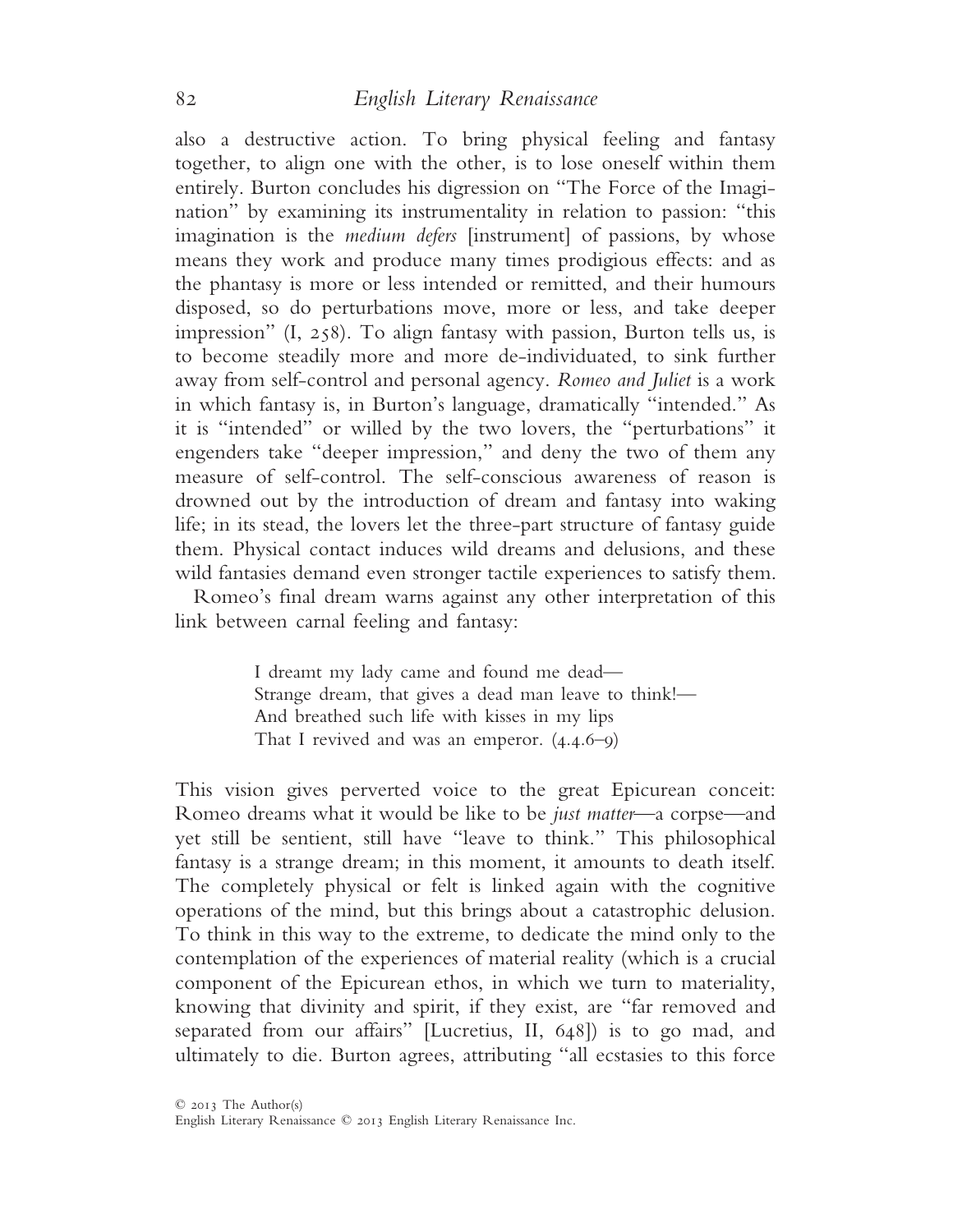of imagination . . . as that priest whom Celsus speaks of, that could separate himself from his senses when he list, and lie like a dead man, void of life and sense" (I, 254). This is the risk of bringing the dreamstructure into reality as well: if we align cognition with feeling, and pursue only the felt-experiences that will ground us in reality, then reality itself becomes expendable in pursuit of that feeling. The pun on "death" that pervades the play testifies to this: intense experiences are always moments of closure, annihilations of subjectivity and thought, a disappearance of the self into the intensity of being.

V

It is the simultaneous reality and impossibility of bringing together fantasy and carnality—mind and body—that destroys Romeo and Juliet. They have far surpassed the emotive and sentient intuitions of Mercutio by linking dream directly into real life, and by living in both at once. Hence the confusion between the two that permeates the final scene. "He told me Paris should have married Juliet," says Romeo in the Capulet crypt, "Said he not so? Or did I dream it so?" (5.3.78–79). Or again, "Shall I believe," Romeo demands, "That unsubstantial death is amorous, / And that the lean abhorrèd monster keeps / Thee here in dark to be his paramour?"  $(5.3.103-05)$ . The unsubstantial becomes substantial, the dreamlike the real. As if to confirm this on cue, we hear Romeo's servant Balthasar say aloud, "I dreamt my master and another fought, / And that my master slew him" (5.3.138–39). The strangeness of this fatal reverie has infected the whole world; what was real seems to be a dream.

A still deeper conflation underpins this one, however, and Juliet will be the one to explain it. "I will kiss thy lips," she tells the poisoned Romeo's corpse (as if he were dead but still had "leave to think"), "Haply some poison yet doth hang on them, / To make me die with a restorative" (5.3.164–66). Life and feeling are confused here, and as a result the difference between the two is articulated for us. The three-part structure is again enacted: the kiss gives way to a fantasy of "restoration," which gives way to the most felt experience of all—the dagger that one line later finds its "sheath" in Juliet's breast. But now we see that fantasy is not anchored on either end by life, but rather by a deep, prehuman idea of sensation. It is an idea of the material world coming together, pieces fitting into the whole that annihilates the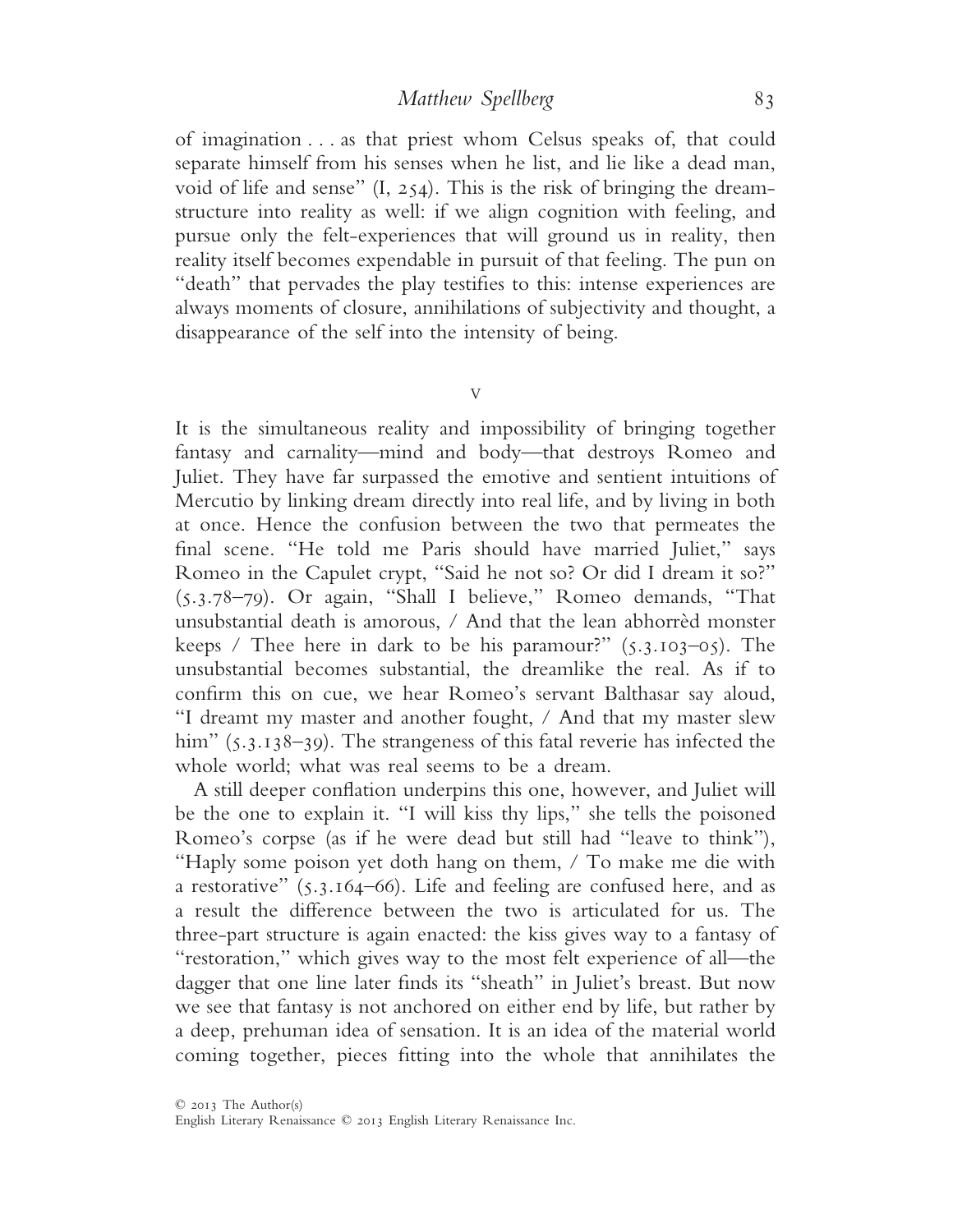need for human subjects, and moves everything as if by an inevitable force. Herbs and poisons find their place; so do daggers find their sheaths. "Restorative" calls back to its Latin root *restaurare*, "to give back (something either lost or removed)."20 The poison gives back the tactile experience that had been taken away by the artificial feuding of the Capulets and Montagues; matter has been conserved. Just as a first touch, when magnified through fantasy, results in a first kiss in Act 1, that kiss itself inspires a vast fantasy that is finally regrounded in the final scene by a still more intense physical experience. Life itself becomes a fantasy bridging two felt experiences, finding its blissful but heartbreaking purpose in their completion.

An impossible, unsustainable deepness destroys Romeo and Juliet. This deepness is one of the mind moving down into the realm of the body itself, an ontology that sees itself only in terms of the sensations of material being. This is in part the Epicurean realization of what it means to live in materiality, to focus the mind and body on feeling only the reality that surrounds us. But it understands the potency of this feeling of being in a way that transcends the tranquility of Epicureanism. Perhaps obtusely it looks forward to Martin Heidegger, who tells us "Nihilation unfolds essentially in Being itself, and not at all in the existence of man—so far as this is thought as the subjectivity of the *ego cogito*."21 Thought as subjectivity, thought as metaphysics, is removed from Being, and also from the nothingness that is the indescribable sensation of feeling your self merged into the curves of reality. Mercutio dismisses "nothing" as the realm of dreams, "vain fantasy, / Which is as thin of substance as the air"  $(1.5.98-99)$ . But the lovers know that feeling is also a kind of nothingness—it is the state of not requiring an object or a subject, of denying the need for naming or identity. "Thus with a kiss I die," says Romeo; the action annihilates the self. Only the sensation—kiss, orgasm, death—remains. "The nihilating in Being is the essence of what I call nothing," says Heidegger. But he immediately qualifies two manners that Being inhabits when it "thinks the nothing" that is feeling the world around it. "To healing," he writes, "Being first grants ascent into grace; to raging its compulsion to malignancy" (p. 261). The triumph and

<sup>20</sup>. "Store," paragraph 2, Eric Partridge, *Origins: A Short Etymological Dictionary of Modern English* (London, 1958).

<sup>21</sup>. Martin Heidegger, "Letter on Humanism," in *Martin Heidegger: Basic Writings*, 2nd edn., ed. David Farrell Krell (San Francisco, 1993), p. 261.

English Literary Renaissance © 2013 English Literary Renaissance Inc.